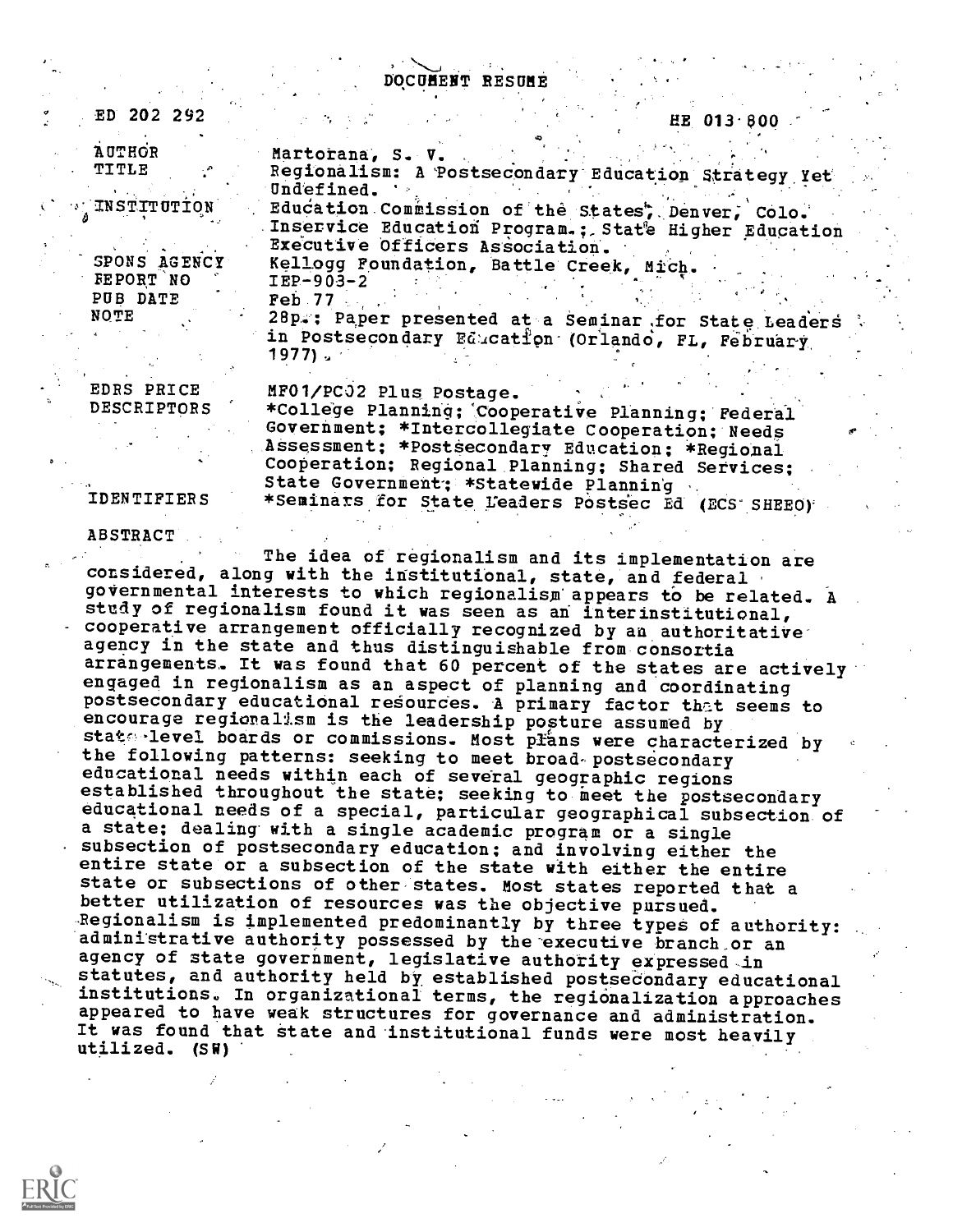

# Paper Presented at a Seminar for State Leaders in Postsecondary Education

REGIONALISM': A POSTSECONDARY EDUCATION STRATEGY YET UNDEFINED

S. V. MARTORANA

Professor of Education; College of Education Research Associate Center for the Study of Higher Education Pennsylvania State University

"PERMISSION TO REPRODUCE THIS MATERIAL HAS BEEN GRANTED BY,

U.S. DEPARTMENT OF EDUCATION NATIONAL INSTITUTE OF EDUCATION EDUCATIONAL RESOURCES INFORMATION

ىم

ED202292

TO THE EDUCATIONAL RESOURCES INFORMATION CENTER (ERIC):"

Orlando, Florida February 1977

CENTER (ERIC)<br>This document has been reproduced as received from the person or organization originating it.

Ll Minor changes Nave been made to improve reproduction quality.

tioir ts clyiew or opinions stated in this docu merit do not necessarily represent official NIE position or policy.

IEP Reprint No.903-2

Education Commission of the States ."9111,

di 3 ded

Inservice Education Program (IEP) Education Commission of the States 1860 Lincoln Street, Suite 300 Action Commission of the States<br>50 Lincoln Street, Suite 300<br>Denver, Colorado 80295



The IEP Progrom has been supported primarily by the W. K. Kellogg Foundation with additional funds from the Education Commission of the States, the Frost Foundation and the State Higher Education Executive Officers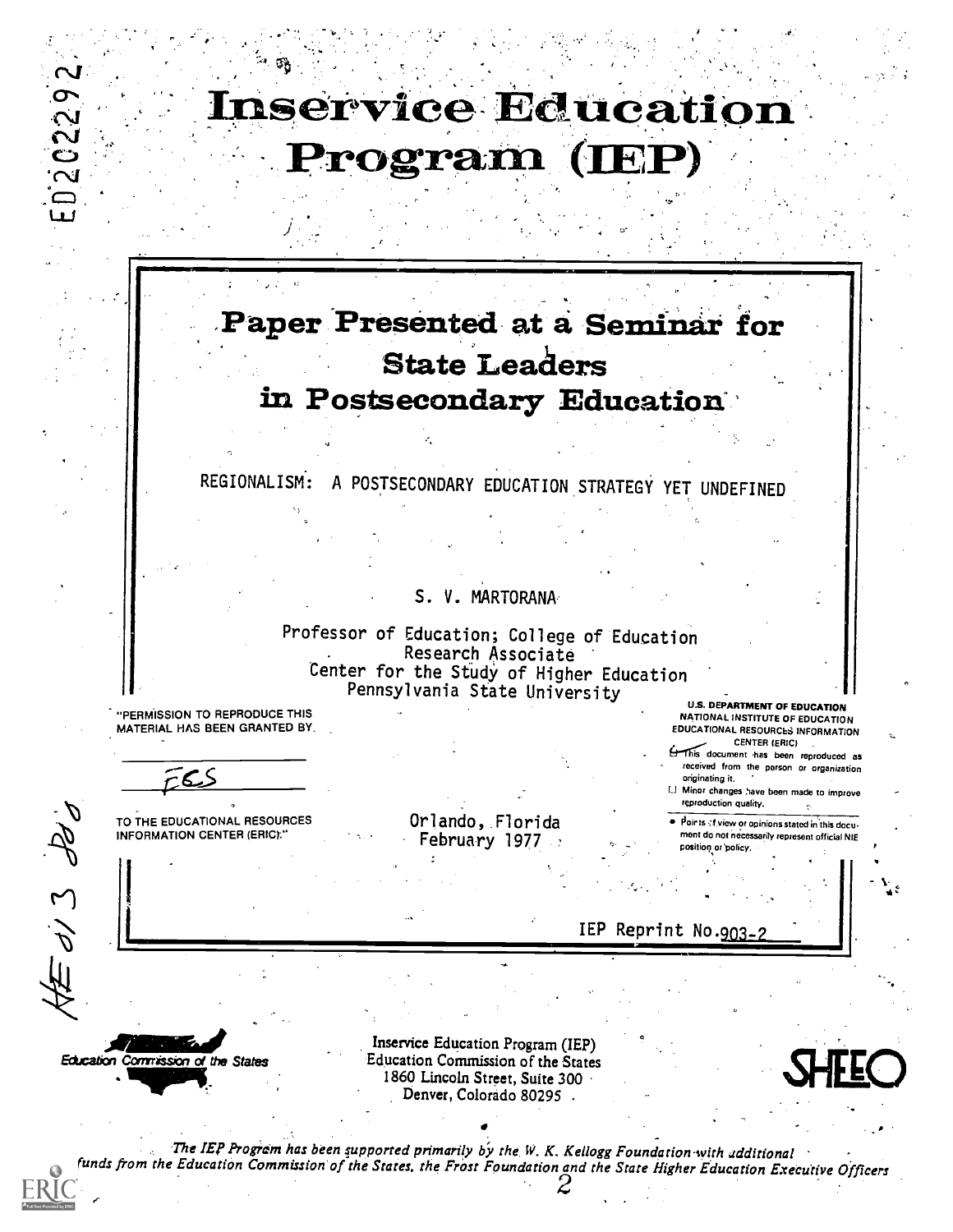#### Regionalism: A Postsecondary Education Strategy Yet Undefined"

S.V. Martorana Professor of Education; College of Education Research Associate, Center for the Study of Higher Education The Pennsylvania State University,

by

Planners o£, this conference are obviously extraordinarily courageous people, for they have combined into one topic -- the main theme of the conference -- two of the most hotly debated topics in postsecondary education today. "Policy and planning strategies" are much in demand for many reasons, some of which will be developed later in this paper, and are being suggested from many quarters with varying degrees of clarity in their definition and job logic and analytical study to support them -- but almost always with much conviction of their $_{\Omega}$ advocates. A general expression of interest in and advocacy of "lifelong learning" is also a part of the order of the day in American postsecondary education; the term; however, is a "catch all" phrase found used in the literature of the field to convey a wide range of meanings and usually carrying a. connotation that the general adult population of the nation should also be seen as a population of students. Putting the two concepts of policy and planning strategies and lifele  $\gamma$  learning together to be the joint subjects of attention at this conference is, therefore, an act of bold inquiry, an act to be both noted and commended for that

79

trait.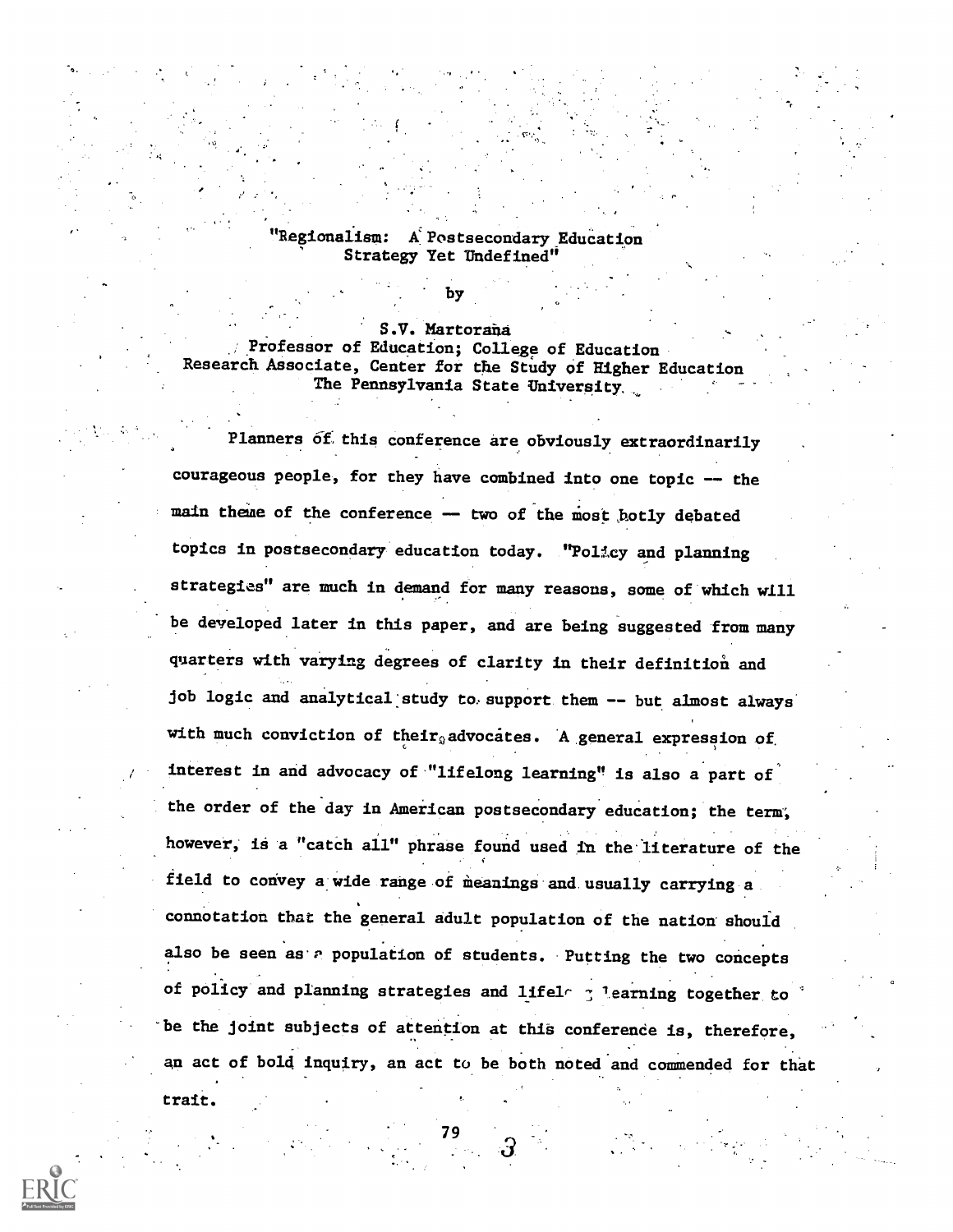The invitation to attend, the conference and to present this paper came to me., I understand, because of my involvement in a project which also touches on the two main interests of the day. Over the past three years I have been taking a preliminary look at regionalism in postsecondary education in the United States, and recently a more intensive examination of the development and implementation of the regiona14sm was initiated. My assignment today, then, as I understand it, is twofold: the first part of my task is to report on the current status and findings of my inquiry into regional- . ism, and the second is to relate both the concept itself and what we have learned about it so far to the current dynamics of institutional interaction with state and federal-interests in postsecondary education. To accomplish these purposes, this paper is cast into two sections, the first dealing with the, idea of regionalism and its implementation, and the second discussing the dynamics of interaction of institutional, state, and federal governmental interests to which regionalism appears to be related.

# Regionalism and Regionalization

That American postsecondary education is experiencing strong pressures to be pushed beyond the campuses of individual colleges and universities is a well documented observation. Limitations of time and space prohibit a full review of that literature here. The pressures were noted in several places by the Carnegie Commission<sup>1</sup>. and are the subject of many shorter treatises. One of the best in my judgment is entitled, "The Interdependence of Higher Education," by Joseph A. Cronin, in which he suggests, "Higher education

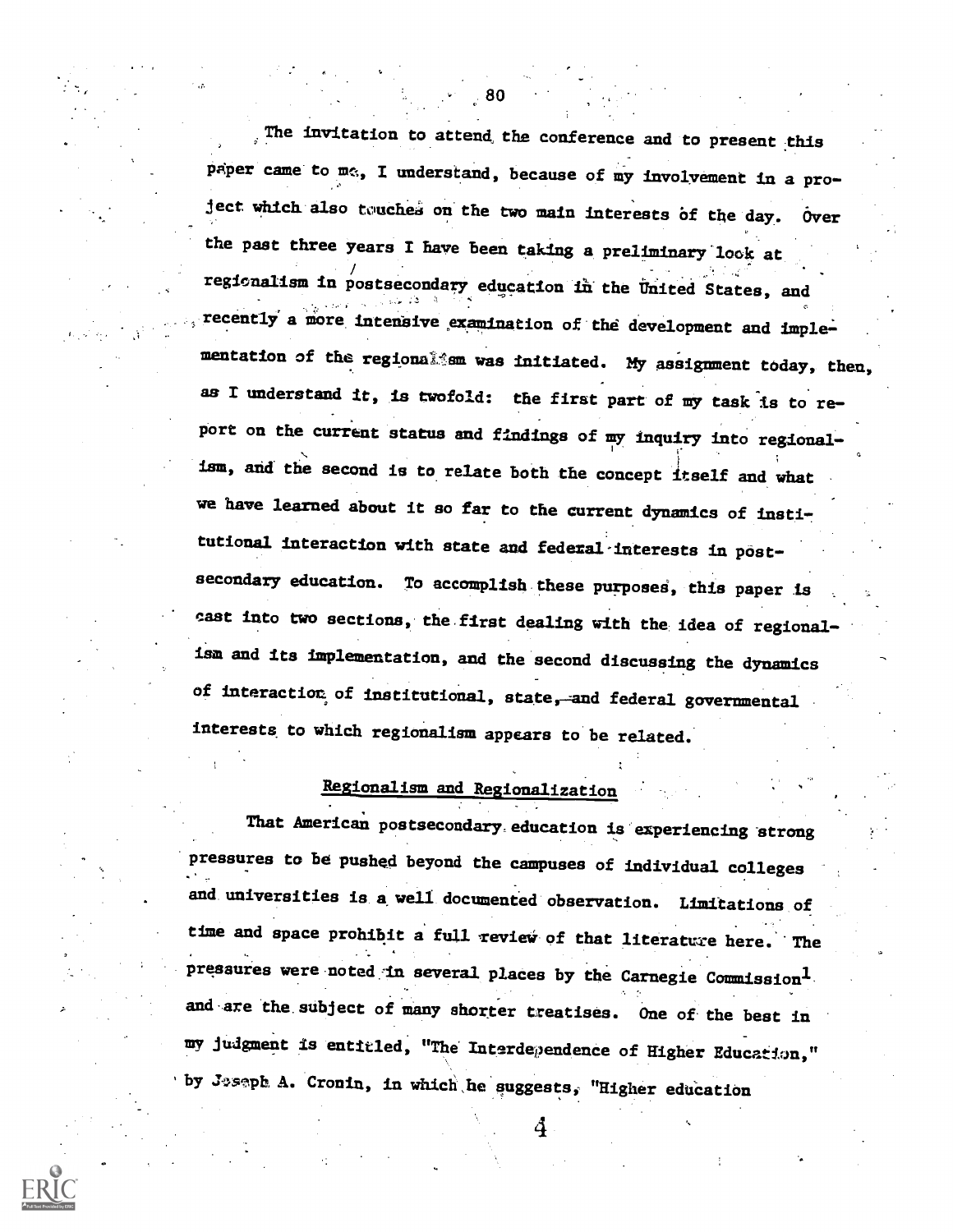institutions may need to prepare a declaration of interdependence as part of the survival strategy for the 1980s," as the answer'to two pressing questions he raises, "What happened to the exalted precious, and separate state of higher education? Why must totally isolated colleges and universities work together?" $^2$ 

#### The Baseline Study

Regionlism may be a declaration of postsecondary interdepen dence made for it as well as by it. This can be said because both external state agencies with official authority to act in postsecondary education and individual institutions are involved in it. For purposes of the baseline study which covered the years 1973-1975. regionalism was defined as that view of a geographic sub-section of a state (or of several adjoining states) which considers all (or a , number) of the postsecondary educational components collectively and seeks to establish a coordinated relationship of their goals, programs, and/or resources. That is the idea, regionalism as a concept; regionalization is then simply the acts or processes by which the concept is put into practice; the implementation of regionalism is regionalization. It is manifested, obviously, in some form of interinstitutional, cooperative arrangement.

For purposes of our study, however, we attached another criterion for inclusion of interinstitutional arrangements into the counts of practice we wanted to describe; it was that the regional arrangement be one.that, in some way or another, was officially, recognized by an authoritative agency in the state. This could be, naturally, the Governor or Legislature by executive action or statute, or a

≿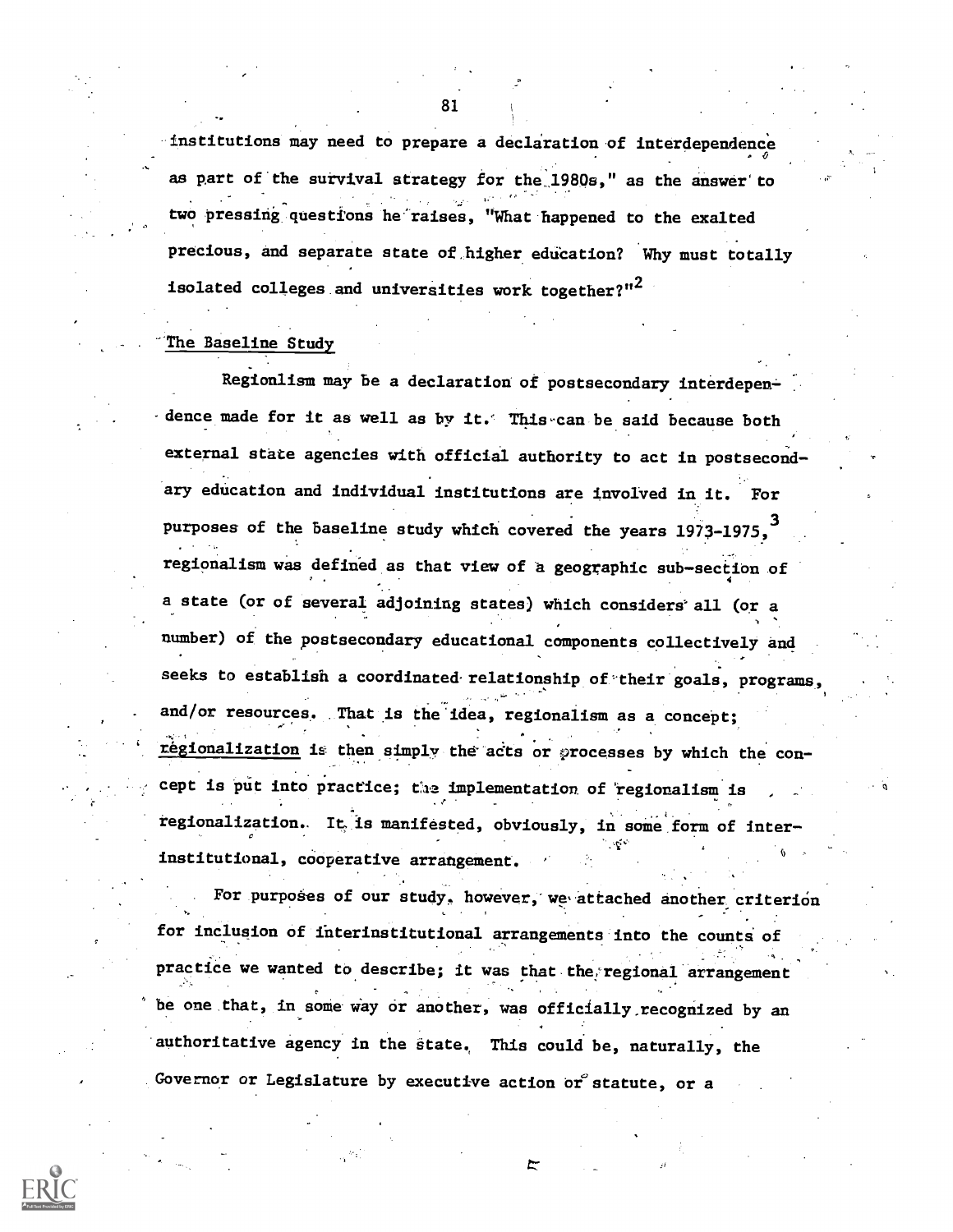state-level coordinating or governing board responsible for postsecondary education in whole or in part in the state.

This matter of official recognition is important, for it is a way to separate the concept of regionalism as an aspect of statewide planning and coordination of postsecondary education from the more general phenomenon of consortia which are more typically<sub>1</sub> ad hoe, voluntary, interinstitutional arrangements. These merit attention because (1) they are in some sense forerunners of regionalism, (2) because they are in some cases coming into the process of recognized, official regionalism, and (3) because they provide already some basis of experience from which officials consi4ering regionalism can profit. Identification and preliminary examination of these consortia dates back now nearly 20 years,  $4$ but in recent years, the person most directly following this development is Lewis D. Patterson, headquartered until recently in the AAHE: For several years he has produced an annual count of formally organized consortiums. The 1975 count is 106. But, as he says, this is only a small glimpse of the interinstitutional connections emerging throughout the land:

"Numbers at best only tell a pait of the cooperative movement. In the past two years new areas are receiving increased attention such as among community colleges, in continuing education, in medical and health programs, in military programs, in theology and in the arts. Two trends to observe in the future will be: the movement to state regionalization where it becomes increasingly difficult to distinguish between voluntary and statuatory systems; and a broadening of the base of participation to include the full "range of the postsecondary community and related community/regional agencies in cooperative arrangements."5

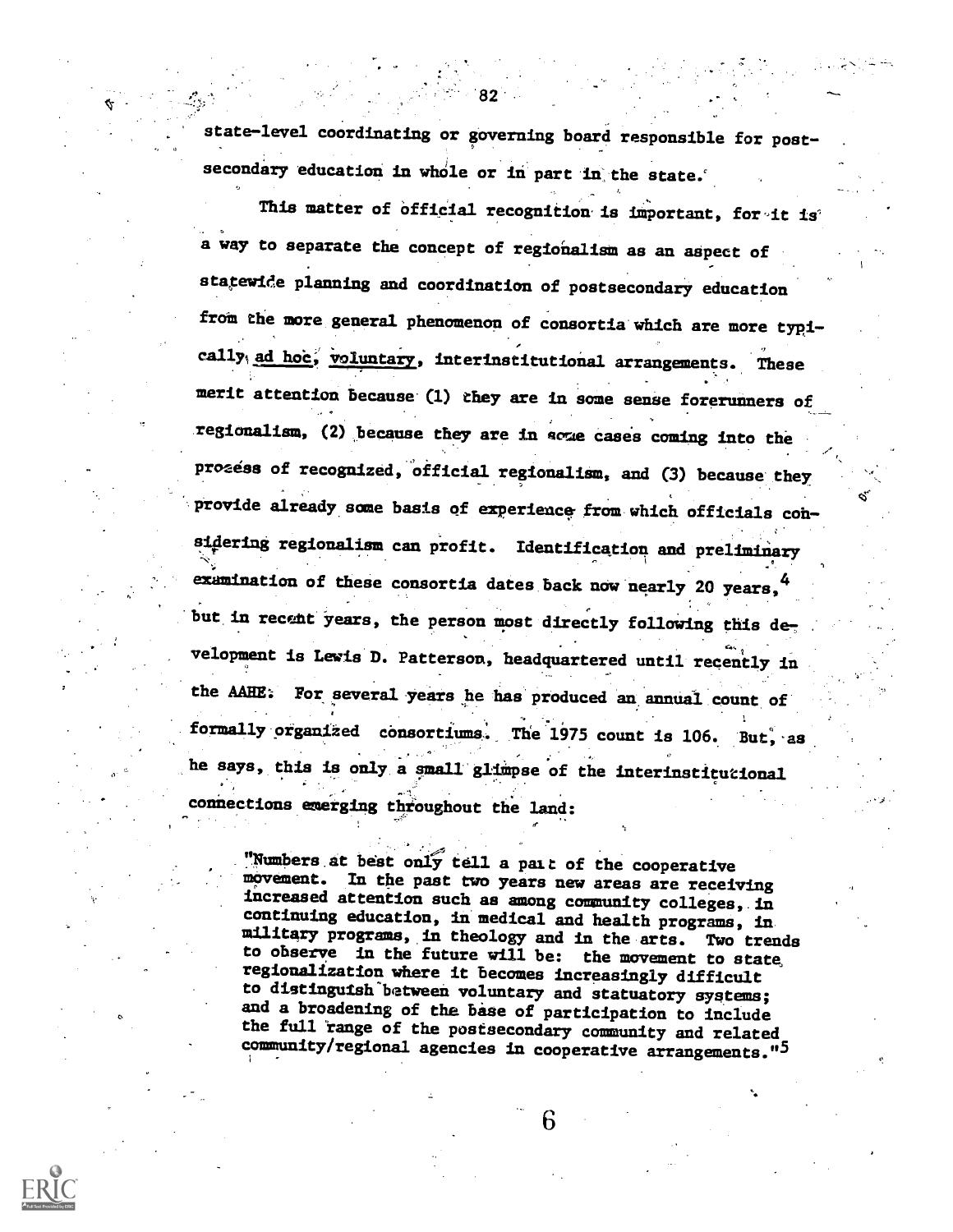In passing, one should note for the record that the achievements of consortia to date are not very impressive. Franklin Patterson $($ no relation to Lew, I'm told) paints a dim view of their attainments as contrasted to their aspirations in a book-length treatment entitled Colleges in Consort: Institutional Cooperation 6 Through Consortia.

But McGuire and I discovered much stronger interest and action -,: in regionalism and regionalization than we expected to discover. Here only a few highlights from the study can be reported, for time and space are limited.

Level of Interest and Activity  $-$  Some 60% (31 of 50) of the states are actively engaged in regionalism as an aspect of planning and coordinating postsecondary educational resources. Most of this activity is concentrated in the Middle Aticntic, Southeastern, and Midwestern regions of the nation. Some correlation seems evident that larger states and those with more complex enterprises in postsecondary education, are more actively concerned with regionalism than those that encompass smaller geographic areas or have legs diversity in postsecondary educational services within their bound-. aries. In several states, more than one officially recognized approach to regionalism is operative. In some, this is because of separate actions by different agencies, each operating within its own spheres of authority; and in others, the same agency is applying regionalism in different ways to different.elements of the post-' secondary.educational enterprise for which they are responsible. Altogether the 45 regionalization patterns in 31 different

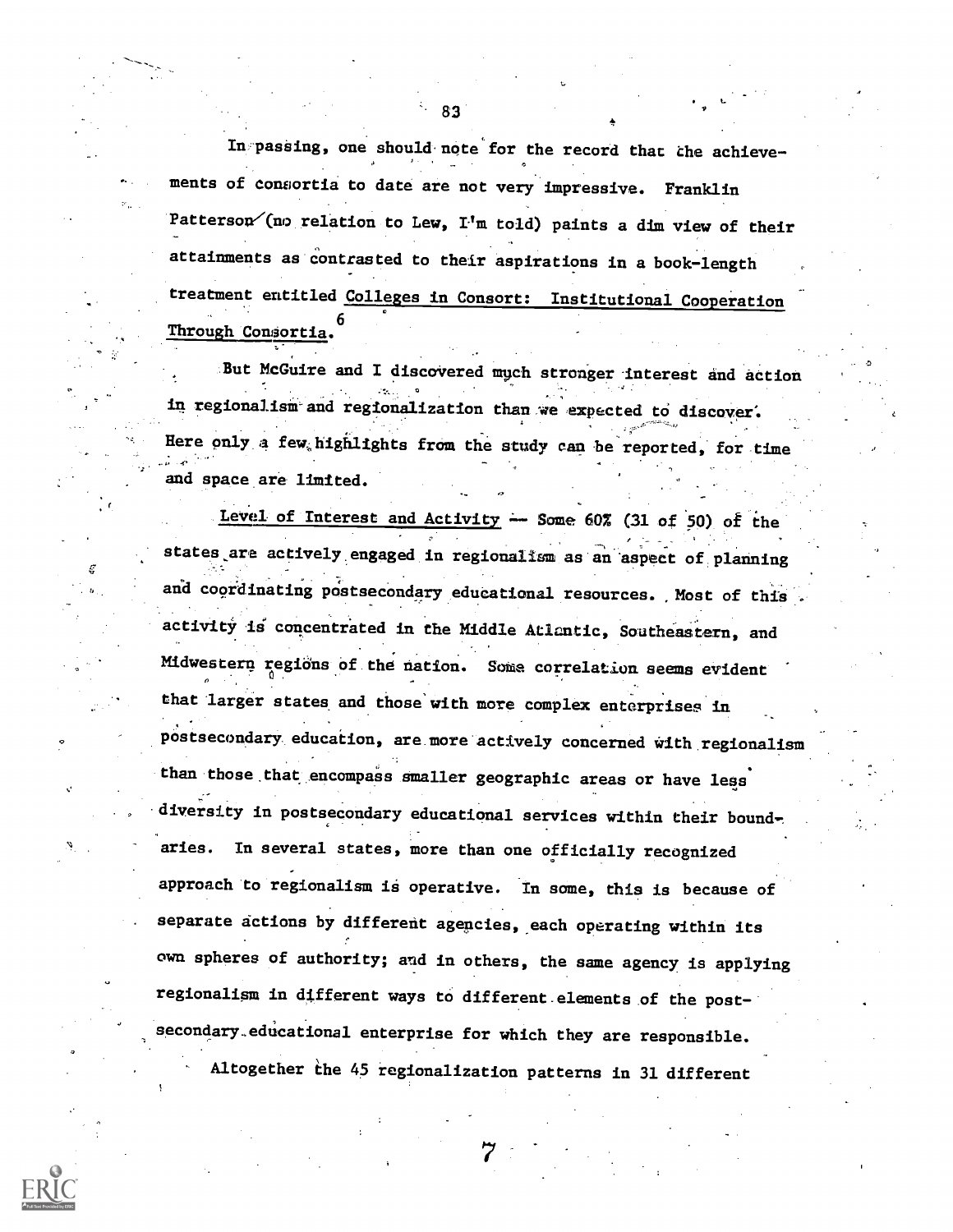states, with the number under study nearly one-half of the total in effect, support a clear conclusion that activity as well as interest in regionalism and regionalization-Will remain high for some time. This conclusion, furthermore, is reinforced by the statements advanced by the state officials surveyed to the effect that the pressures now operative to stimulate regionalism in their states will be at hand at least for the foreseeable future:

84

4

Influencing Factors - Beyond the generally observed forces in society and economy of the nation which create pressures on postsecondary education for a higher level of accountability to its constituencies, several factors seem to encourage regionalism when they exist in a state. A primary one is the leadership posture. assumed and role played by state-level boards or commissions with official responsibility for the general surveillance of a state's postsecondary educational enterprise or for a major segment of that enterprise. Such agency leadership far outranked any other influencing factor in the reports provided hy the states for this study: <sup>36</sup> plans in 24 states were so described.

Although falling far behind the frequency reported for state agencies, the role of legislative actions merits attention, for in 12 states, and 13 regionalization plans (9 in effect and 4 under study) this involvement was reported. The developmental experience of other earlier organizational shifts in American postsecondary education, for example, the community colleges demonstrate that permissive or enabling legislation abets the organizational change and considerably accelerates action concerning it. Whether or not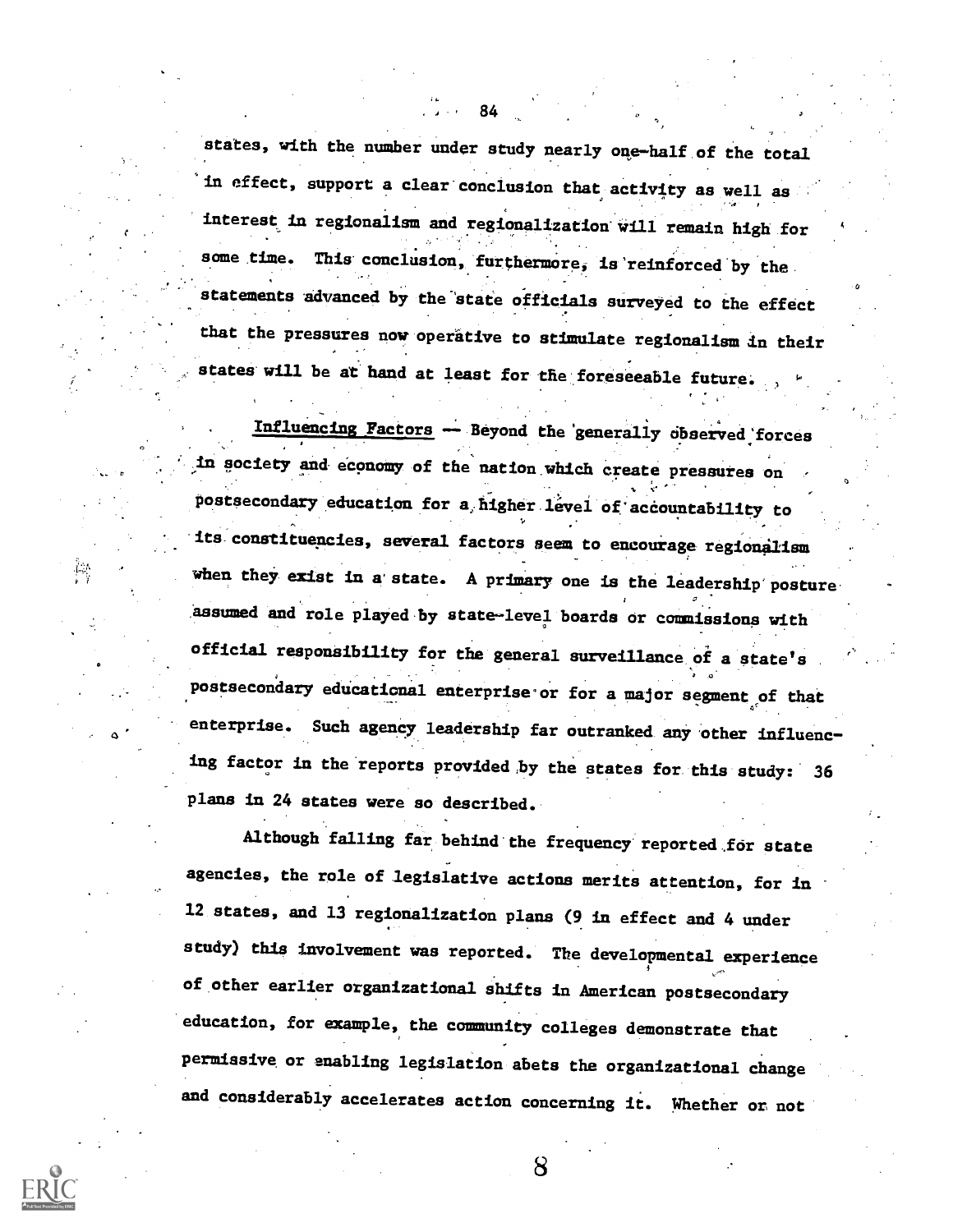this will be a distinguishable feature with respect to regionalization, of. course, remains to be seen.

. 85

Finally, of note is the influential role,of special studies of postsecondary education as presently. operating in the state. Whether done as internal projects by staffs of state agencies or special commissions, or by outside specialists or consultants for either standing or ad hoc auspices within the state, the accomplishment of special studies are also often mentioned as factors contri-, buting to regionalism and consequent action to implement the concept.

Patterns of Regionalization -- As yet no generalizable pattern appears evident among the approaches reported to regionalism by the, several states. Among the five patterns identified from the descriptions of the 45 regionalization plans available, the three >6 encompassing most plans were: borad regional needs  $--$  a° pattern' . which seeks to meet broad postsecondary educational needs within each of several geographic regions established throughout the state (12 plans); specific areas needs  $-$  a pattern to meet the postsecondary educational needs of a special, particular geographic sub-section of a state (15 plans); and specific program or section needs -- a pattern dealing with a single academic program or a single sub-section of postsecondary education (15 plans). Interstate arrangements -- a pattern involving either the entire state or a sub-section\_of a state with either the entire state or sub-sections of other states applied to 10 plans. The remaining pattern (institutional diversification -- a pattern of official encouragement of voluntary institutional actions to complement and supplement each

9.

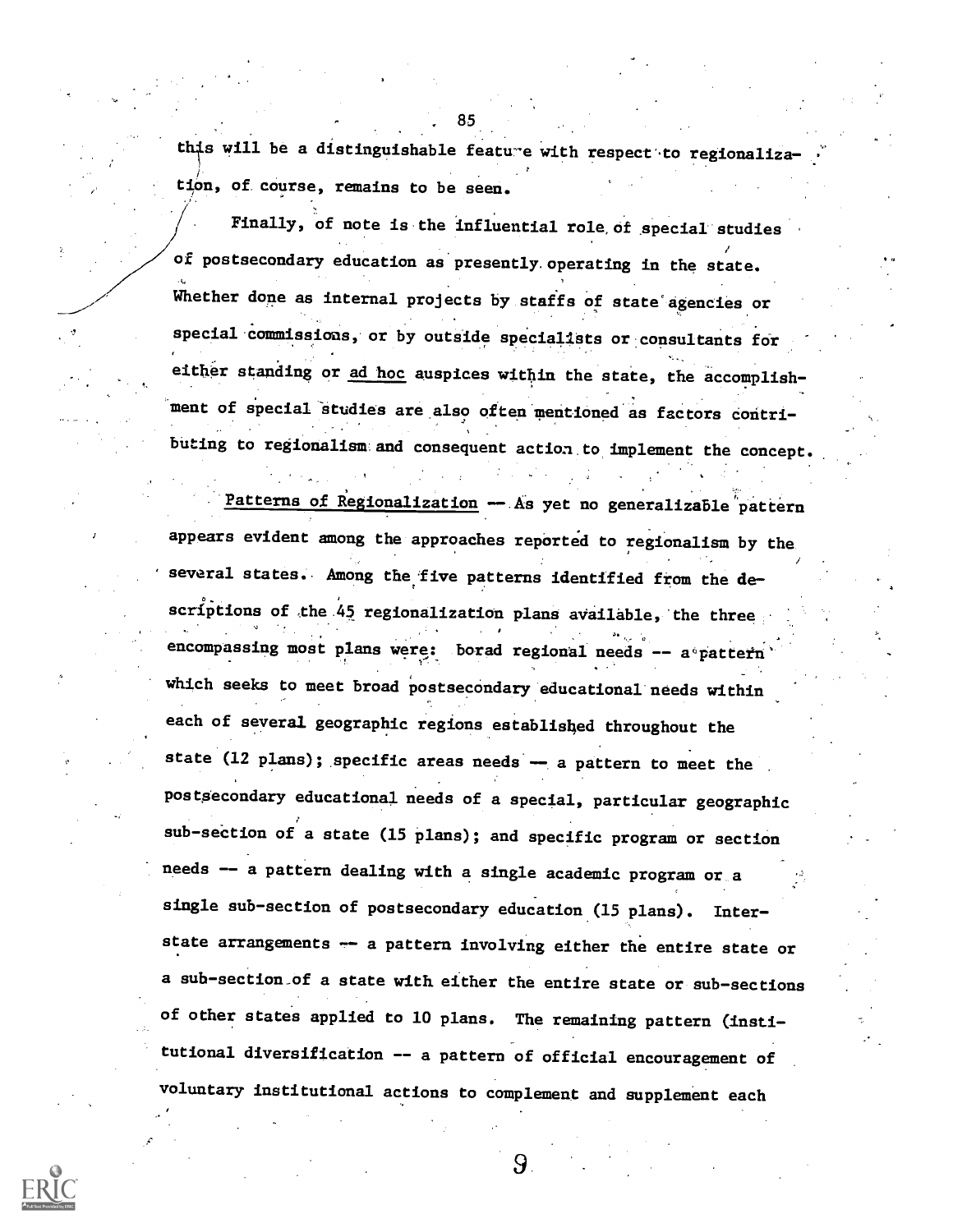other in a given area or program to develop a greater level of diversification in postsecondary education) was found applicable only to three plans.

At this moment in the development of postsecondary education, there is no evident justification for support-of any one or even a few of the several patterns identified: It may well be the case that each can be supported as an approach to regionalism having in each case its own merit. Put another way, there may be different purposes held for regionalism in a given state which to accomplish will require different rather than a common pattern of regionalization. This possibility is another of the continuing lines of inquiry to which further efforts needs to'be applied.

 $Objectives$  of Regionalism  $-$  This study established clearly that there are indeed different purposes held for regionalism  $/n$ a particular state and for different regionalization plans. Most states reporting on their purposes (23 out of 24) stated that a better utilization of resources was the objective pursued and this goal was set for 34 plans examined. This was the predominant'purpose and reflects the pressures for more efficiency and productivity put upon state-level planning and coordinating agencies at this time.

No other. purpose wan even close to the goal of more effective resource utilizat... The goal of increasing.postsecondary educational opportunity and services in a region ran a poor second, 12 states and 17 plans. None of the other purposes identified (improving interinstitutional communications, helping form a base for long 'range planning, and Strengthening systems as organizations) were

86

 $10\,$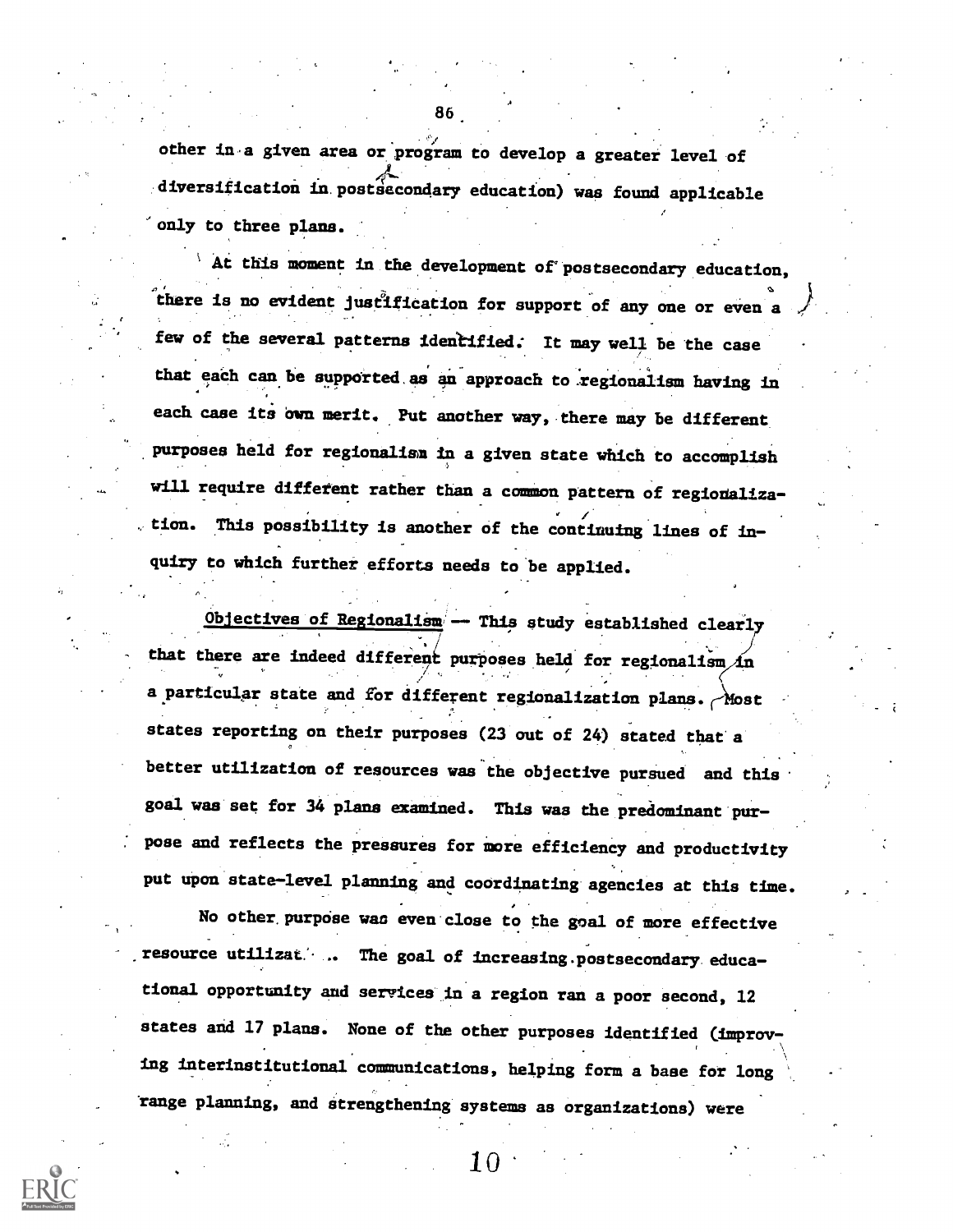found to include as many as 10 states or plans.

Sources of Authority - Regionalism is implemented predominantly by three types of authority: admihistrative authority possessed by the executive branch or an agency of state government, legislative authority expressed in statutes, and authority held by established postsecondary educational institutions. Among these  $\cdot$  6  $\cdot$  6  $\cdot$  6  $\cdot$  6  $\cdot$  6  $\cdot$  6  $\cdot$  6  $\cdot$  6  $\cdot$  6  $\cdot$  6  $\cdot$  6  $\cdot$  6  $\cdot$  6  $\cdot$  6  $\cdot$  6  $\cdot$  6  $\cdot$  6  $\cdot$  6  $\cdot$  6  $\cdot$  6  $\cdot$  6  $\cdot$  6  $\cdot$  6  $\cdot$  6  $\cdot$  6  $\cdot$  6  $\cdot$  6  $\cdot$  6  $\cdot$  6  $\cdot$  6  $\cdot$  6  $\cdot$ three, far and away the most common authoritative source giving life with a control of the control of  $\sim$ to regionalism is that held by administrative units in state governmeat, sometimes the.governor, as chief. executive, but more often a state board of regents or statewide, educational planning agency. This last was the case in nineteen states and twenty-two plans.

4'. 87

To be noted, however, because of the known effect that legislative authorization has upon developments statewide and across., \_4 state lines when a significant number of legislatures act in a <sup>1</sup> common direction, is the sizeable number of states and plais touched directly by the statutes. This was reported to be the case in nine. states relating to ten plans, eight in effect and two under study. Some further importance may be evident in that all of these were in the New England, Mid-Atlantic, and North Central States; none was found in states grouped into the Western or Southeastern regions of the nation..

Contrary to the expectation first held in this study; relative-1y few officially recognized regional plans derive from simple authority of the postsecondary institutions involved. This was found present in four states relating to four plans. This finding is not interpreted, however, as suggesting that few voluntary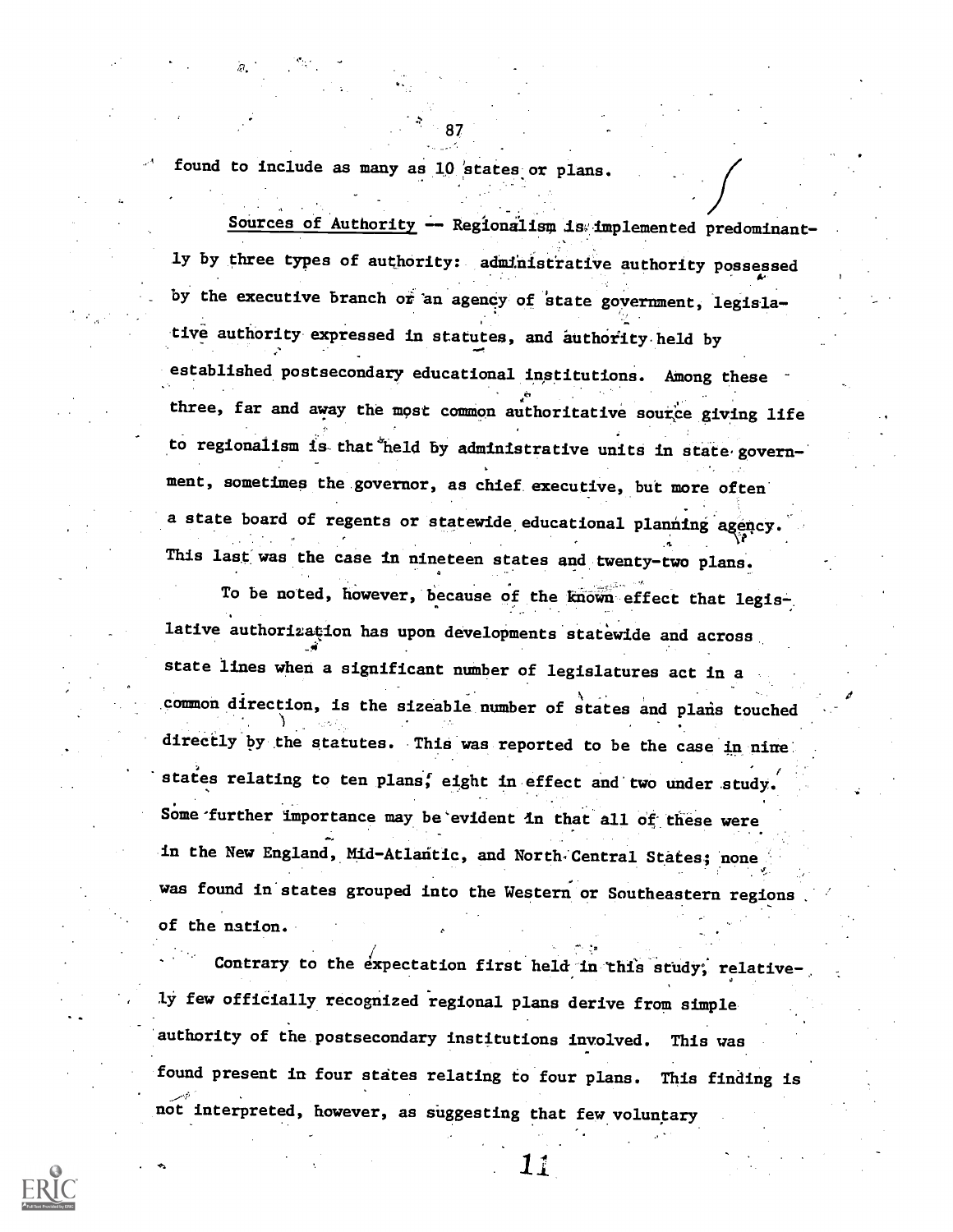interinstitutional arrangements to meet regional needs are to be found, for the facts show us this is clearly not true -- there are many. What it does seem to indicate, however, is that many of these have not yet been given an officially recognized status by a state-level agency with statewide authority  $-$  one essential. .element in the definition set to identify. regionalism plans in'. this study. If regionalism and regionalization continue to attract increasing attention by statewide planning and coordinating agencies, such recognition of arrangements already set in motion by institutional action may show an increase.

Governance and Administration - As yet the steuctural arrangements attached to regionalism plans are amorphous; this seems to be the only tenable generalization coming from the information provided in response to the relatively unstructured call for descriptive information used in the study; while the reports both dwelt often at length on other matters of interest, the matter of structure reflected much lower awareness or special interest. When the fifteen states and twenty-four plans for which information did come forth were examined, no more than a half-dozen or so (both of states and plans) reflected common practices in governance and administrative structure: this was true with respect to use of advisory boards, involvement of institutional governing boards, use of institutional member representation, and use of state agency representation.

. The immature organizational status of the regionalization approaChes in organizational terms is also evident in the fact that

,12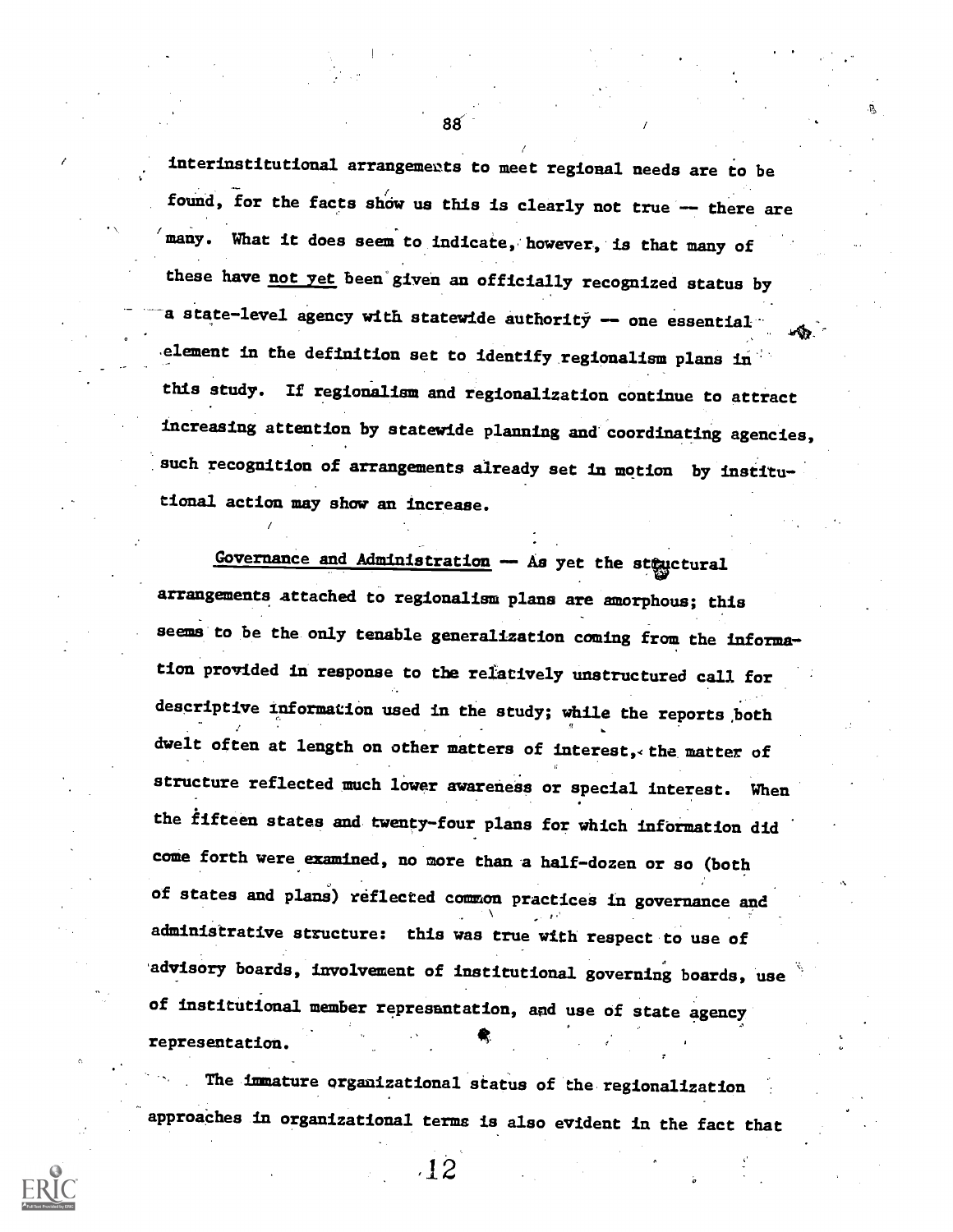single, executive leadership is rarely present. Only three plans in as many states were reported to have an executive director.

Here again a caveat against possible misinterpretation should be advanced: it could be quite erroneous to conclude that since the present evidence of structure for governance and administration is weak, movement toward such organizational development will not occur. Again, the history of institutional developments tells a contrary conclusion. The matter needs more examination and more watching. It may well be, furthermore, that even incipient, early expressions of interest in developing more organizational identify to regionalization plans are suppressed to forestall their being viewed as threats. to existing institutions or other established patterns for administer-'ing postsecondary education in a region. When a positive, Cooperative, and nonthreatening perception of regionalism can be established and maintained, chances of implementing plans to succeed are mudh-greater than when the opposite situation exists.

Funding Patterns -- As in the case of governance and adminis-. trative structures, this preliminary study did not get into the. question of financing patterns for regionalization as an in-depth examination. Some useful data on nine regionalization plans in sixstates did come forward. These indicated that state and institutional funds were most heavily utilized;. federal funds served to help two plans in two states and the same was true for use of private<sup>t</sup>funds. Only two plans, one in New York and one in Illinois, drew on three different sources of funds; both used state and institutional funds, but while one of the two used federal funds as

 $13\,$ 

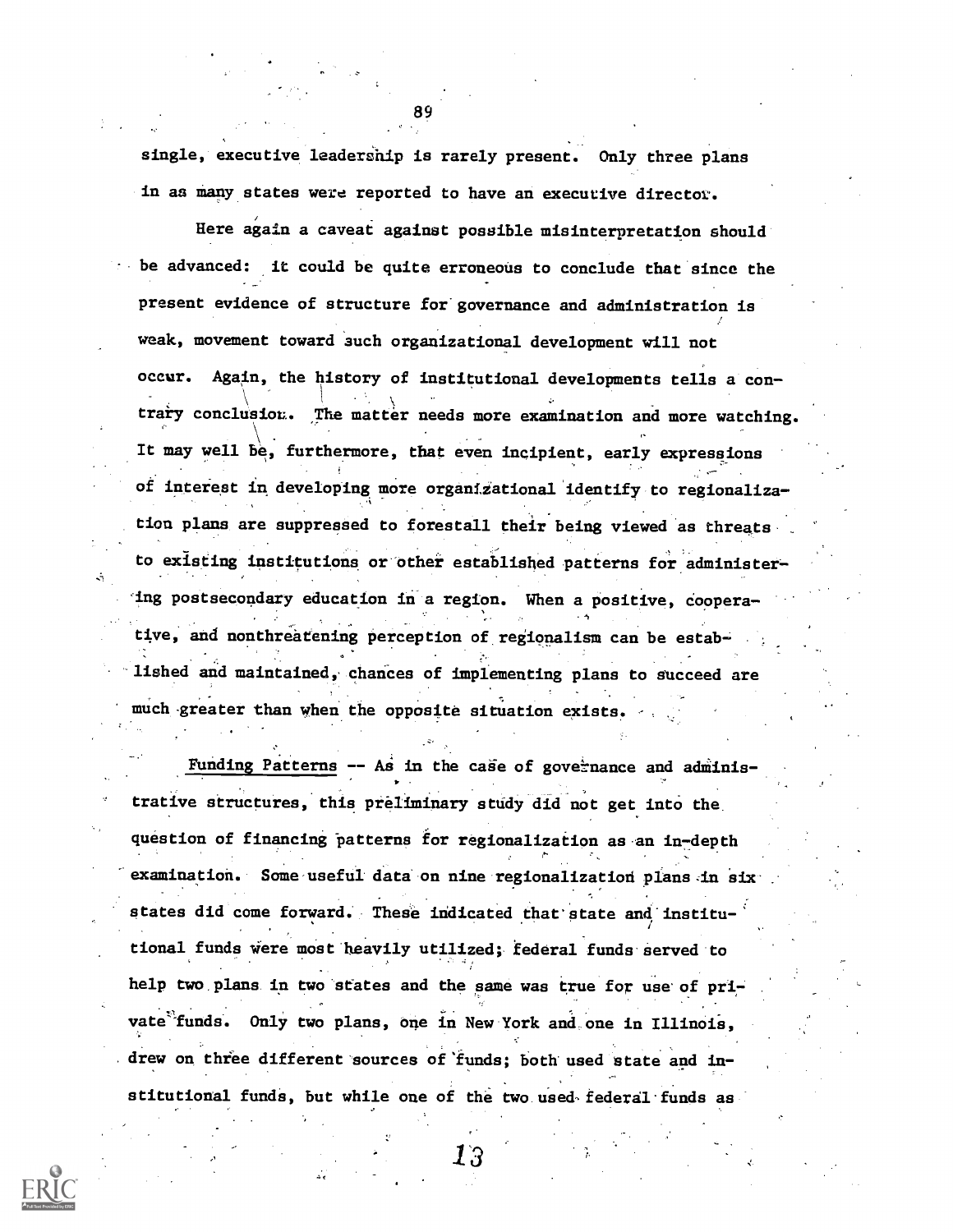the third source, the other relied

Some Tentative Conclusions - education abounds with news about th the nation's postsecondary education A scholarly commission calls for con (The Carnegie Foundation for the Adv the executive head of a major nation stumps the country, calling for a ne "community based, performance-orient, (Gleazer, 1974)<sup>8</sup>; the federal governs for state commissions for "state posi commissions" to carry on "comprehens "all public and private postsecondary state, including planning necessary f coordinated, improved, expanded, or a within the state who desire, and who education may have the opportunity to Amendments of 1972).<sup>9</sup>

All of these developments, and i suggest that new forms for provision in the making. Regionalization plans several states of the nation, may be this stndy is. to be'a continuing one. education at The Pennsylvania State Ur critical question, the answer to which course of zegionalism and regionalizat

 $\frac{1}{2}$ 

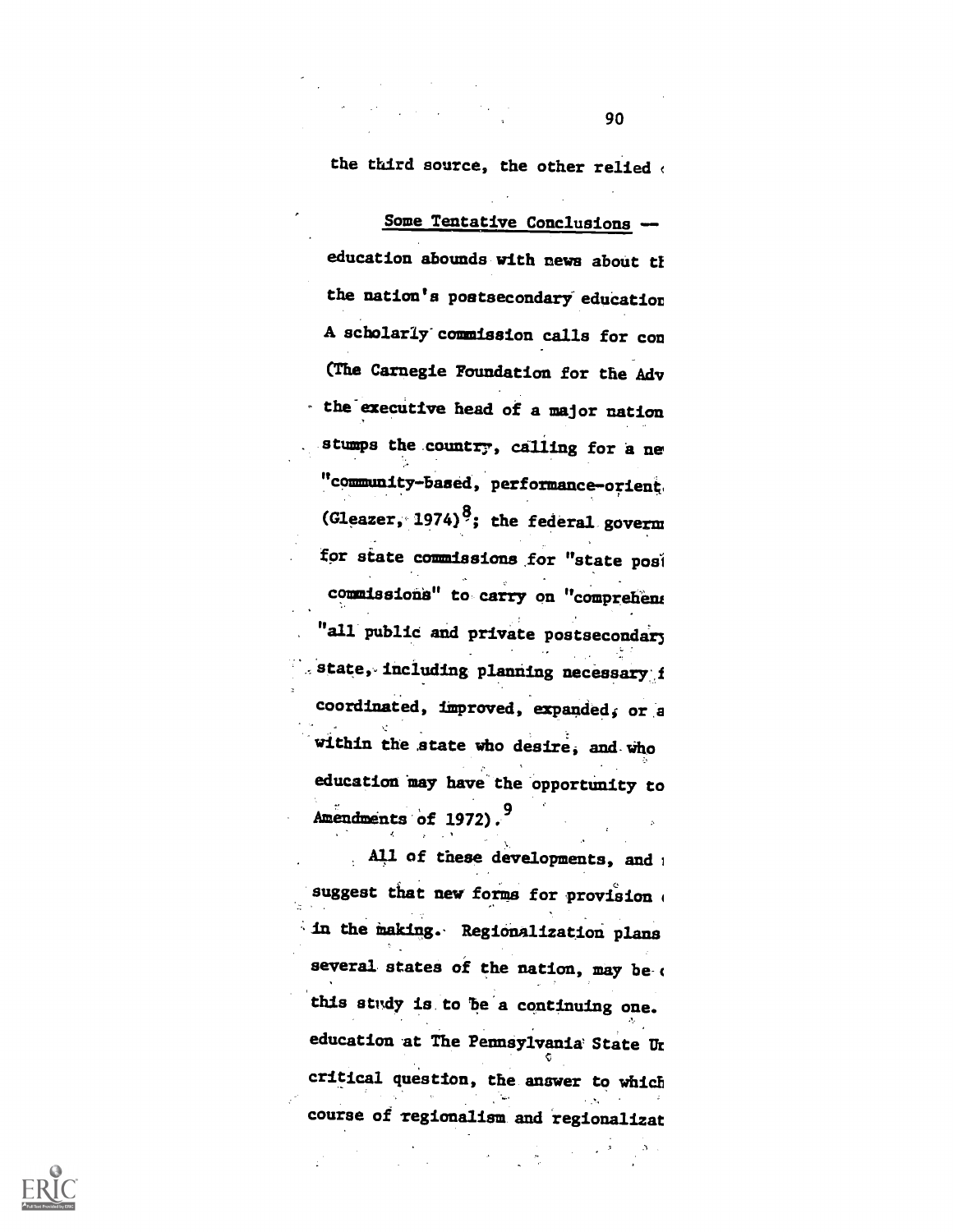Irivate resources.

rent literature in higher rocess of change in which institutions are involved. a for "More than Survival," ment of Teaching,  $1975)^7$ ; iigher education association ktioaal movement toward, postsecondary, education," : passes' legislation calling ondary, education statewide planning" of ucational resources in the such resources to be better red so that all persons benefit from, postsecondary so." (Higher Education r others in,evidence today,  $\Lambda$  and  $\Lambda$ oostsecondary'education are between, and among the of these and that is why , , gradutate student in .higher rsity perhaps posed the  $\ddot$ y well determine the future in postsecondary education

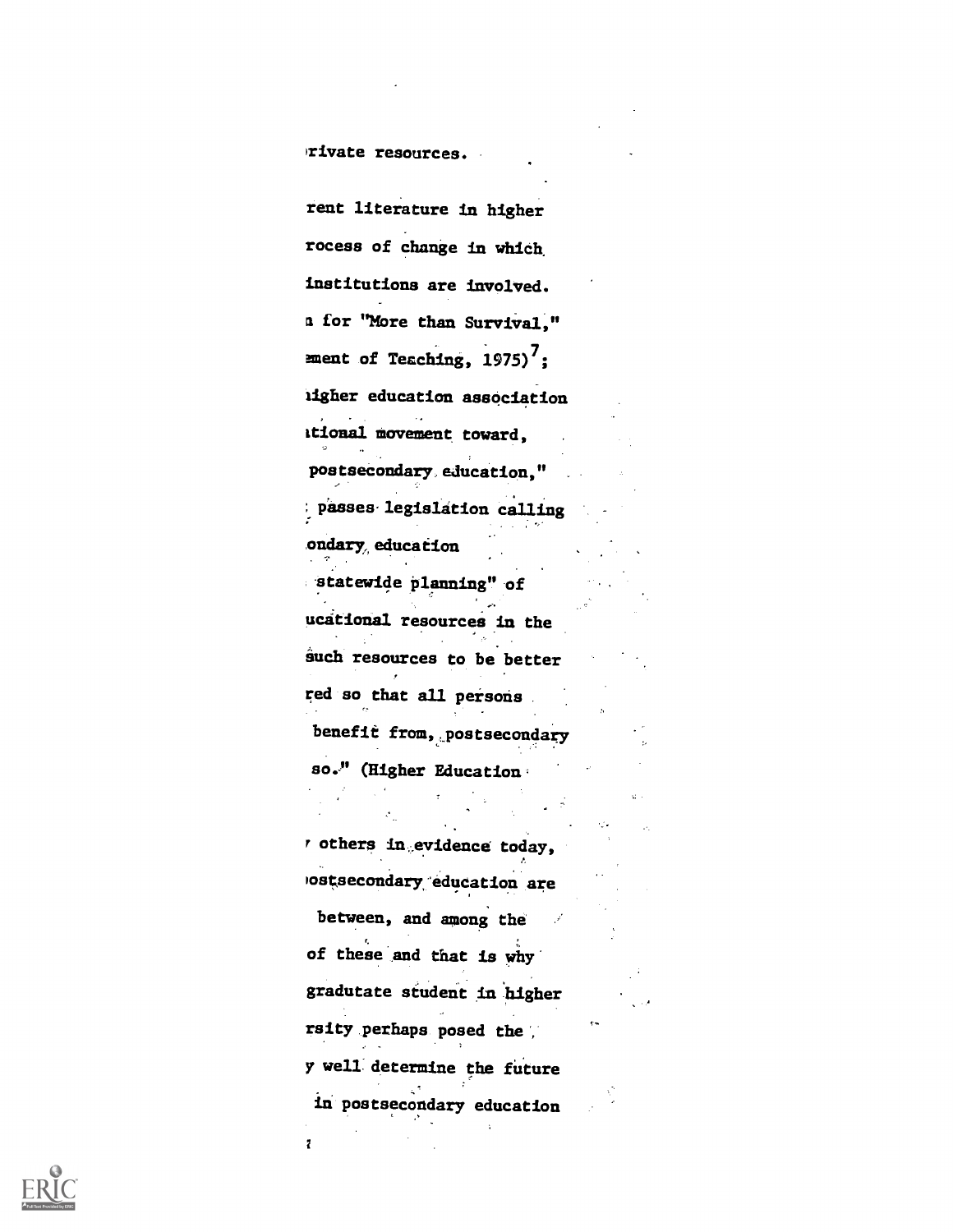as an approach to state-level planning to merit regional needs. In the course of a study examining the relative roles of statelevel coordinating boards and local, institutional boards of community colleges, he asked, "Does the matter of regional needs represent a 'no man's land' in definition of local versus caate authority?" (Sturtz).  $^{1/3}$  The question was prompted by his recurrent observation of a split in views held by local as opposed to state officials in postsecondary education as to mho should assess regional needs for postsecondary education and should plan for, and set policy to\_guide an effective educational response to those needs. Regionalism may be the first manifestation of \_awareness that-the "no man's land" exists; and regionalization may be the way to now unclaimed domain of service will be entered

without there having to be battle among the several existing postsecondary educational interests who have a claim to the right to

#### The Current Inquiry

serve it.

As is usually the case with a preliminary investigation, the baseline\_study raised more questions than it provided answers. With both the study and the appetite it whetted for a more pene-, *r* trating analysis in hand, we approached the Ford Foundation for help to make a truly definitive study of regionalism in postsecondary education. That study is now launched and will be continuing for. the next 12-18. months. Besides. updating the'survey of regionalism in the United States and making the survey in a way to get much more detail about both the scope and depth of

 $15\,$ 



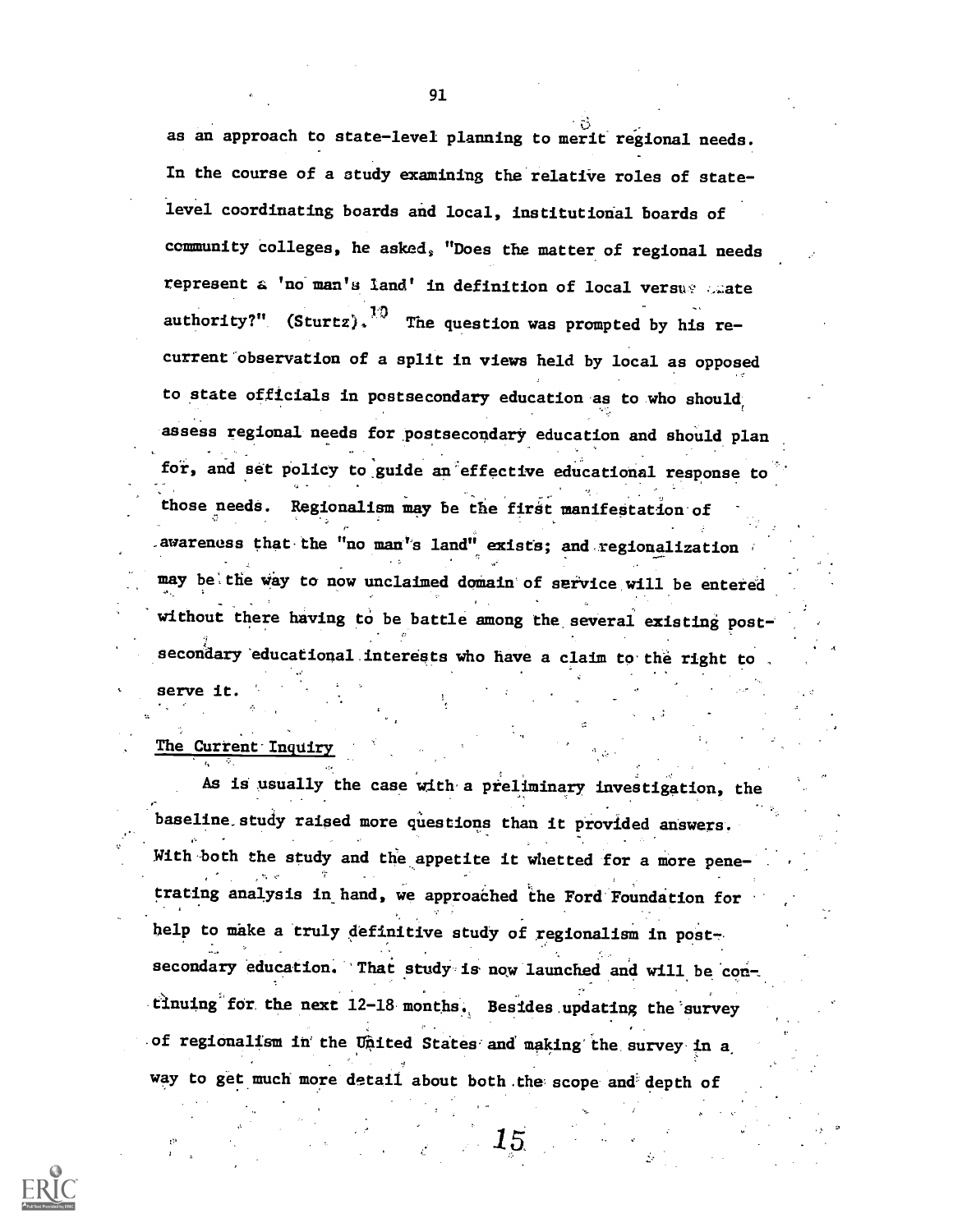regionalization plans, the current project includes case studies of six or eight states. Under consideration are six states found in the baseline study to be well advanced in their consideration or implementation of regionalization plans; California, Illinois, Minnesota, New York, Ohio, and Pennsylvania. Two-others, yet to be chosen, are to.be added to improve the geographic spread of the case study states; one from the Rocky Mountain and another from the South.

The current study is designed so that it will establish for  $\sim$ each state an accurate picture of'the extent, if any, to which regionalism of postsecondary educational resources is used in a reaching policy decisions in the various aspects of operation such as program coordination and resource allocation. As a second major line of research, it will establish for each regionalization plan identified in its efforts, a detailed description of the purposes, scope, institutional inclusion, and modus operandi of the plan.

Finally, participants in this conference will likely be in-. . , . . . terested in knowing that the culminating activities of the Ford the state of the Ford funded project will either be a national invitational conference. or a series of regional ones in the nation to discuss the study's outcomes. Besides this, the usual other discrimination measurers, that is a series of progress reports and a final, summary publica- $\mathcal{P}$  and  $\mathcal{P}$ tion are planned,.

The title of this paper suggests that regionalism in post-. secondary education may be viewed as a strategy as yet not fully.

t.

. . Institutional, State, and Federal InteractIOn'

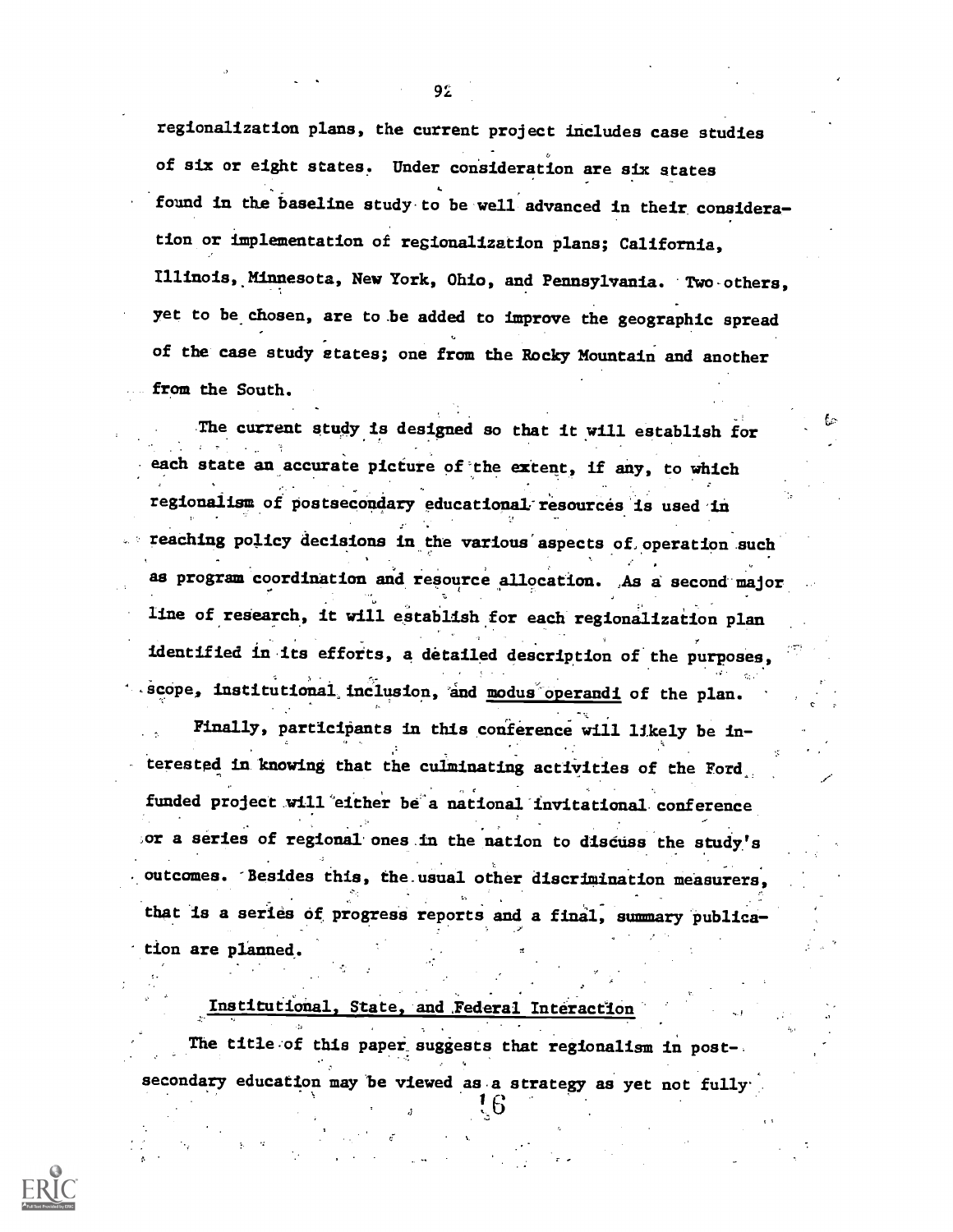defined by which collegiate interests can better accommodate adjustments which current and emerging conditions seem to demand. What are these conditions and how might regionalism and regionalization'be related to them? The answer to this is evident in the in- 'creasing interaction of postsecondary institutions, with state governments and the federal government. Full development of this interaction is beyond the scope of this paper, (indeed much of this entire conference centers on that topic), but a brief discussion of the interaction as it relates to regionalism is possible.

A general observation should be made at the outset; it is that current and evidently emerging conditions' are coalescing to move the focus of postsecondary education out from individual . collegiate campuses. Under the new conditions that are taking shape institutional interests as well as those of government at both state and federal levels seem to be forcing a common outcome a design for accomplishing the tasks of postsecondary education by a multi-faceted structure rather than one comprissd of a single component, or only a few.

#### .\*\* Institutional Interests

The catalog of pressures on collegiate institutions to, accommodate to new conditions is now so much of the literature that one hesitates to review it again, especially for an audience as well informed on.the matter.ae it assembled here,, Out of it all comes notice of'at least five that demand institutional action: (l) the leveling off of enrollments of so-called regular college etudents, that is those recently graduated from high school and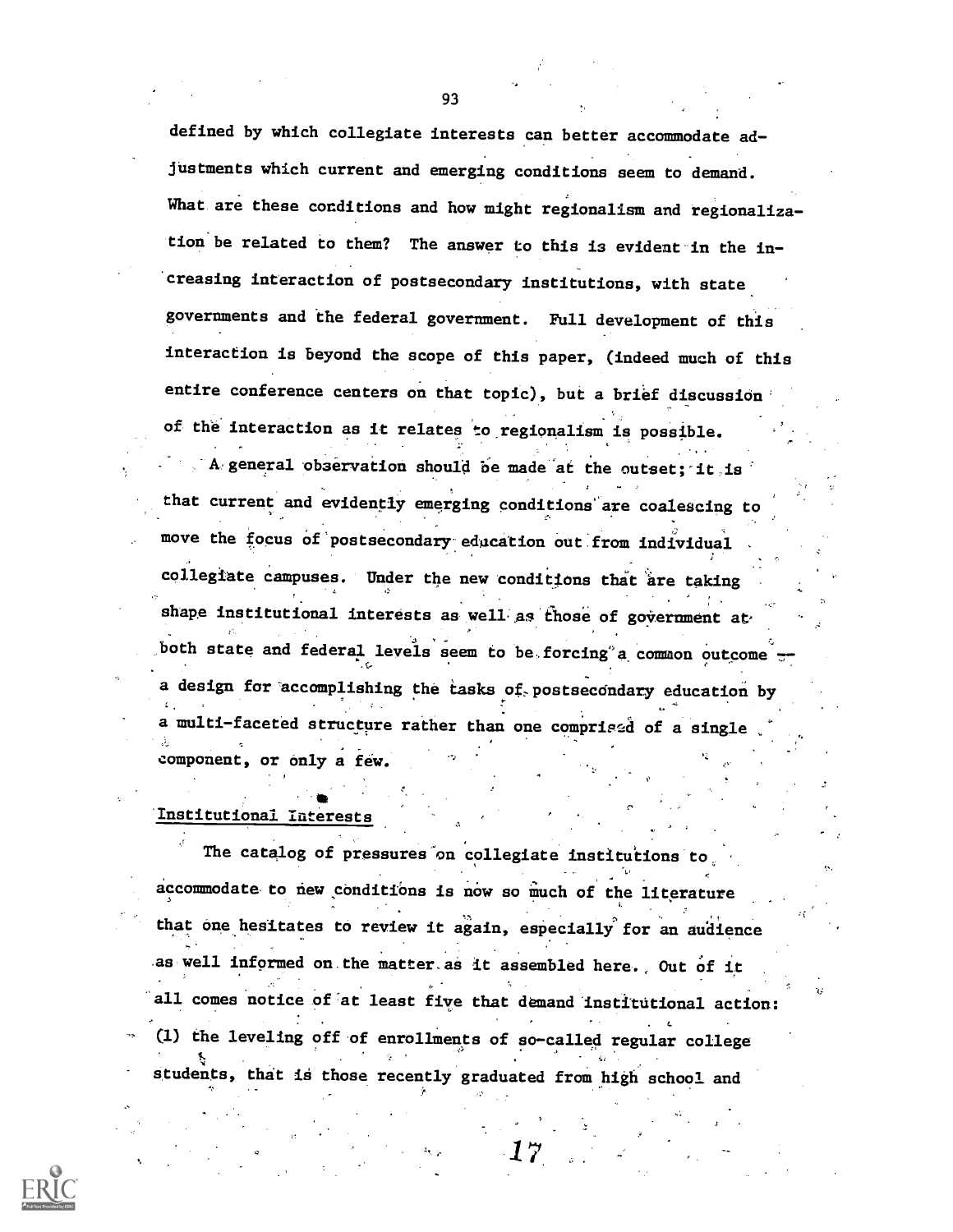attending college on a full-time basis; (2) the simultaneous new recognition of the older adult student, engaged in postsecondary education only part-time; (3) the increasing difficulty colliegate institutions are encountering in getting the-fiscal support they need from their supporting clienteles including the taxpaying public; (4) the trend among all types of colleges, both private and public, to seek public funding, either directly or indirectly; and (5) the increasing accountability requirements im-,posed-on postsecondary'educational institutions,by a wide range of constituencies claiming a legitimate right to have an accounting provided by the academy.

Faced with the need to respond to all of these pressures, and others, many institutions are concluding that they cannot "go. it alone." As a consequence, they exhibit both a more frequent initiative in seeking a collaborative relationship with other postsecondiry educational.interests'and a more'positive response when the suggestion of such collaborative arrangements come from others. This conclusion seers well supported by the growing list' of voluntary consortiums identified by Lew Patterson as well as isolated special studies like the CUPIR project of the American Association of Community and Junior Colleges and the PSU/CSHE.<sup>11</sup>

Notice the special difficulty that colleges encounter when. they try individually to resolve the complex of forces they face. For example, faced with leveling off of enrollments, they may claim a right to make unilateral policy decisions about student recruitment and programs to be offered to attract or hold students, but

13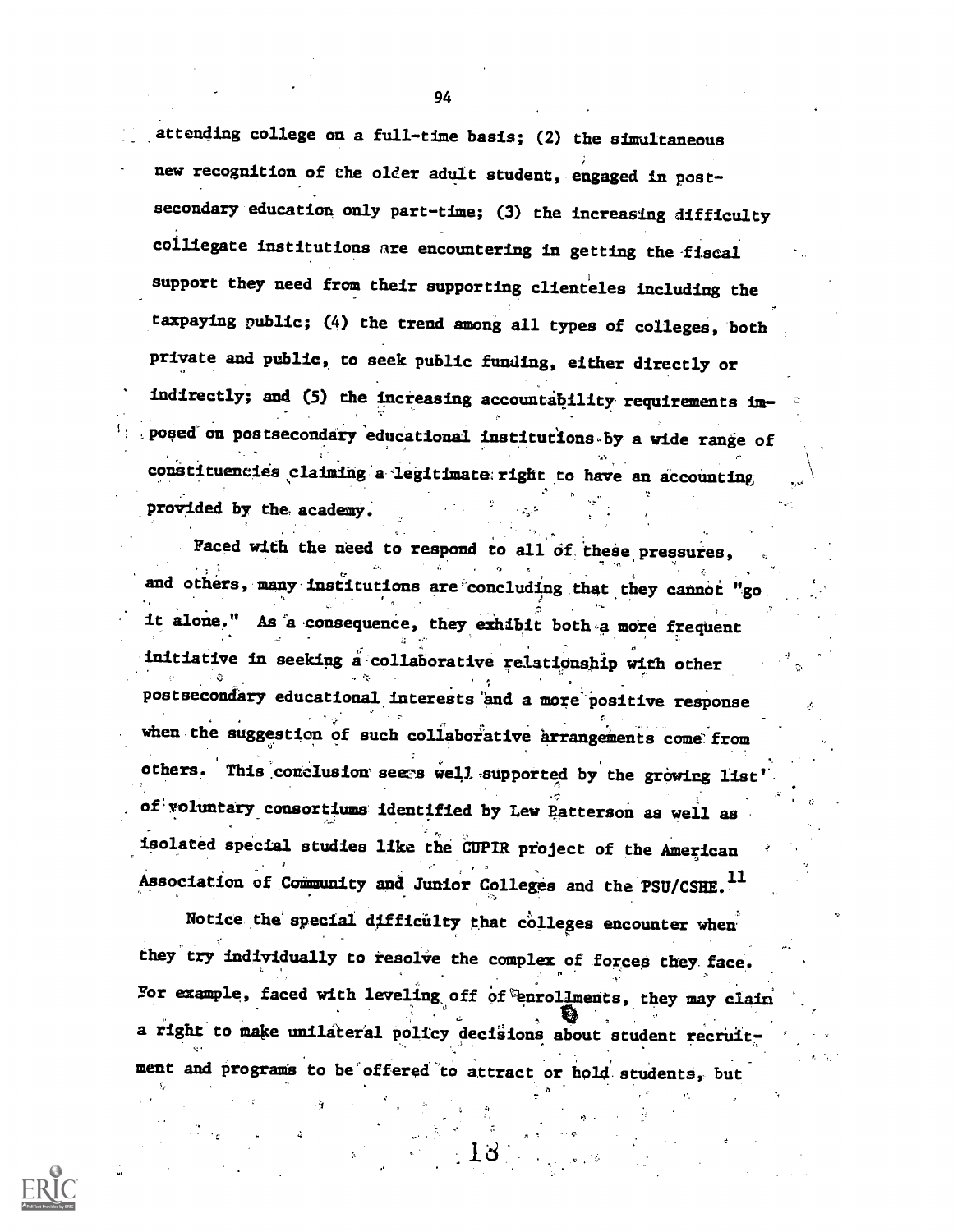simultaneously they may seek public funding. When several different segments of postsecondary education in a state follow that course of action, one of two results seems to be inevitable: right to unilateral action is preserved buc fiscal support is still withheld, or, some autonomy is foresalen and a structure that reflects a more responsible accountability to the supporting public is established. It seems unreasonable to assume that collegiate institutions can have both a common source of funding and the right to operate as if in a "free market" model.

### State Governmental Interests.

The fact that all types of postsecondary educational insti tutions are increasingly claiming eligibility for public funding, either directly by appropriations to support institutions or indirectly by benefiting from augmented student financial aid programs, is only one of a number of developments that are forcing state governmental interests to view colleges in a collective view as opposed to one which sees them as individual operations. Agencies responsible at the state level must. necessarily take'a statewide perspective in examining both the state's interests and needs on the one hand, and the total complex of resources that can be called upon to satisfy them on the other; the view called "the global look" in the words of my former collegue in the New York; State Education Department, Commissioner of Education Ewald B. Nyquist (now Former Commissioner).

Consider for a moment what are the typical, compelling concerns of a state agency acting responsibly as such. They would include

95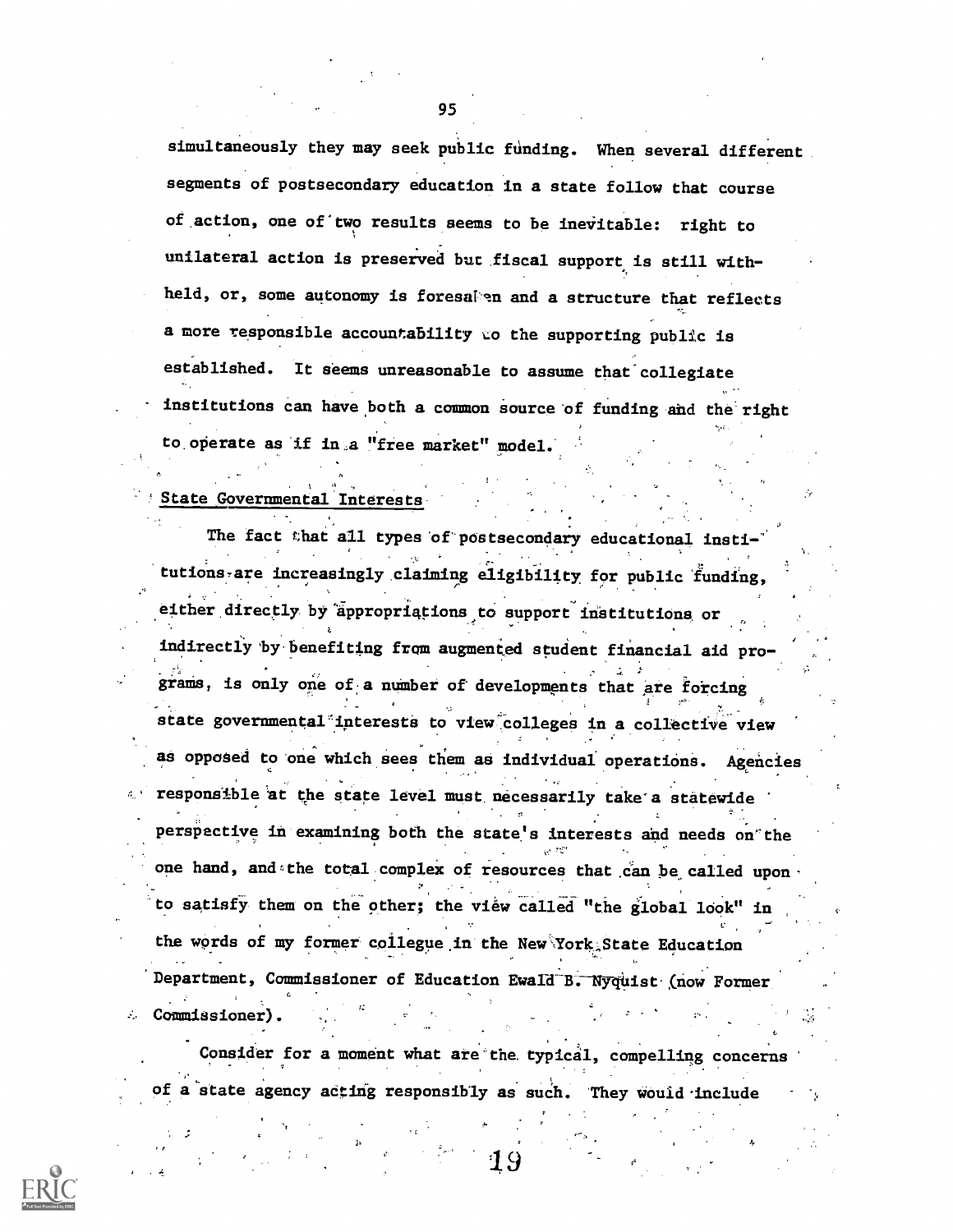such broad goals as (1) assuring widespread and impartial access to postsecondary education for all of the citizenry who want and can profit by it; (2) assuring that the education provided is of a reasonable minimal level of quality so that both the student and the general' society, as consumers of the educational service prbvided, are not victimized; (3) assuring that both of these first two goals are achieved at the highest possible level of cost effectiveness, that is, maximum achievement with minimum outlay of costly and scarce personal or material resources; (4) assuring Sufficient diversity in programs, locations of programs,. types of institutions, and modes Of. instruction to provide reasonable coverage of the interests of students (a consideration which re $+$ lates to access) but which also protects against development of a monopoly by single institutions or types of institutions (a consideration which relates to the presentation of quality); and 0) assuring a flexibility in the total'enterprise so that predicted conditions, if such arise, will not immobilize all activity. (The 1977 winter is teaching us how important this can be.) $<sub>1</sub>$ </sub>

s Somewhat as an aside here, we should note that it matters . Little what the state agency is that sets the policies for post- $\sim$ include what the state agency is that sets the policies for post-<br>secondary education, the large considerations just stated are compelling. Educators are concerned, (I believe rightly so) about the trend toward loss of control of educational policy formulation to state legislators and governors; to the federal congress and executive agencies; and to the courts.<sup>12</sup> The point here, however,

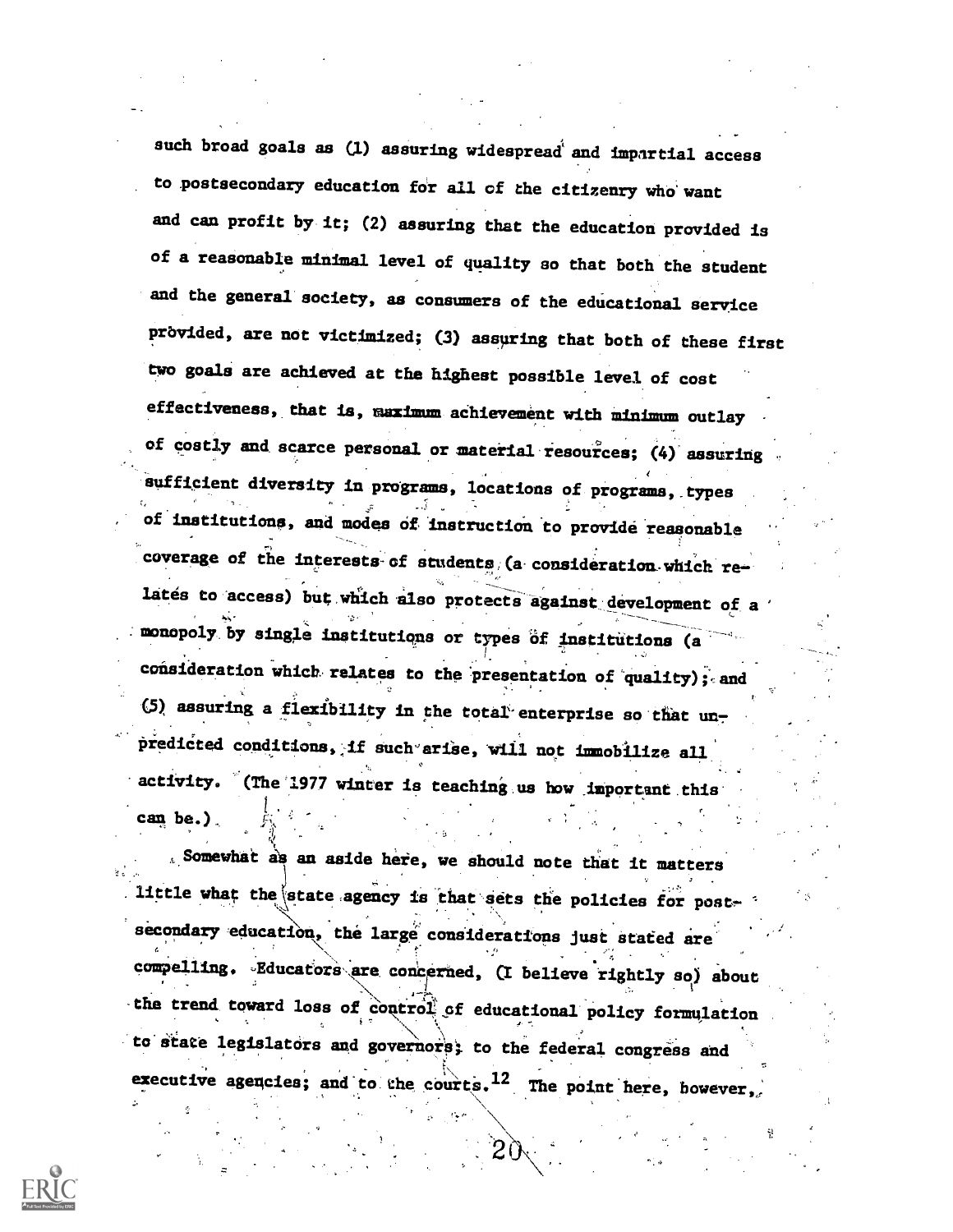is that a responsible state-level agency, be it a legislature or a board of regents, cannot escape pressures to meet the interests and needs of the state viewed in a comprehensive fashion.

**Photo** 

The reason for cataloguing such commonly known broad goals of an agency when a statewide "global" perspective of postsecondary education is taken is to bring out and emphasize' a. single point: all of these large state interests suggest a need to rely on a complex of institutions not on any one or, even a, single type. In the jargon of the day "delivery systems" appear to be needed; both a logical analysis of the complex of goals stated above and a close look at the operations of the usual array of colleges found in most states support that conclusion.

. If the conclusion and related generalisation hold up against critical, logistical appraisal and further empirical observation, critical, logistical appraisal and further empirical observation,<br>the suggestion of regionalism as a constructive, workable approach seems more plausible. Planning and programming on an individual campus basis is too atomistic on an approach; use of the total state . may do injustice to some of its parts; regionalism fits best. This is evidently the case at least in such states as California and. Florida, among others, where very recent developments, reported to us since the baseline study was published, show sharply heightened  $\sigma_{\rm{max}}$ interest and activity in regionalism.

Federal Governmental Intere

We now turn to the highest governmental interest in the land, the expression of national policies by the federal government. the very nature of the program planned for this conference, a great

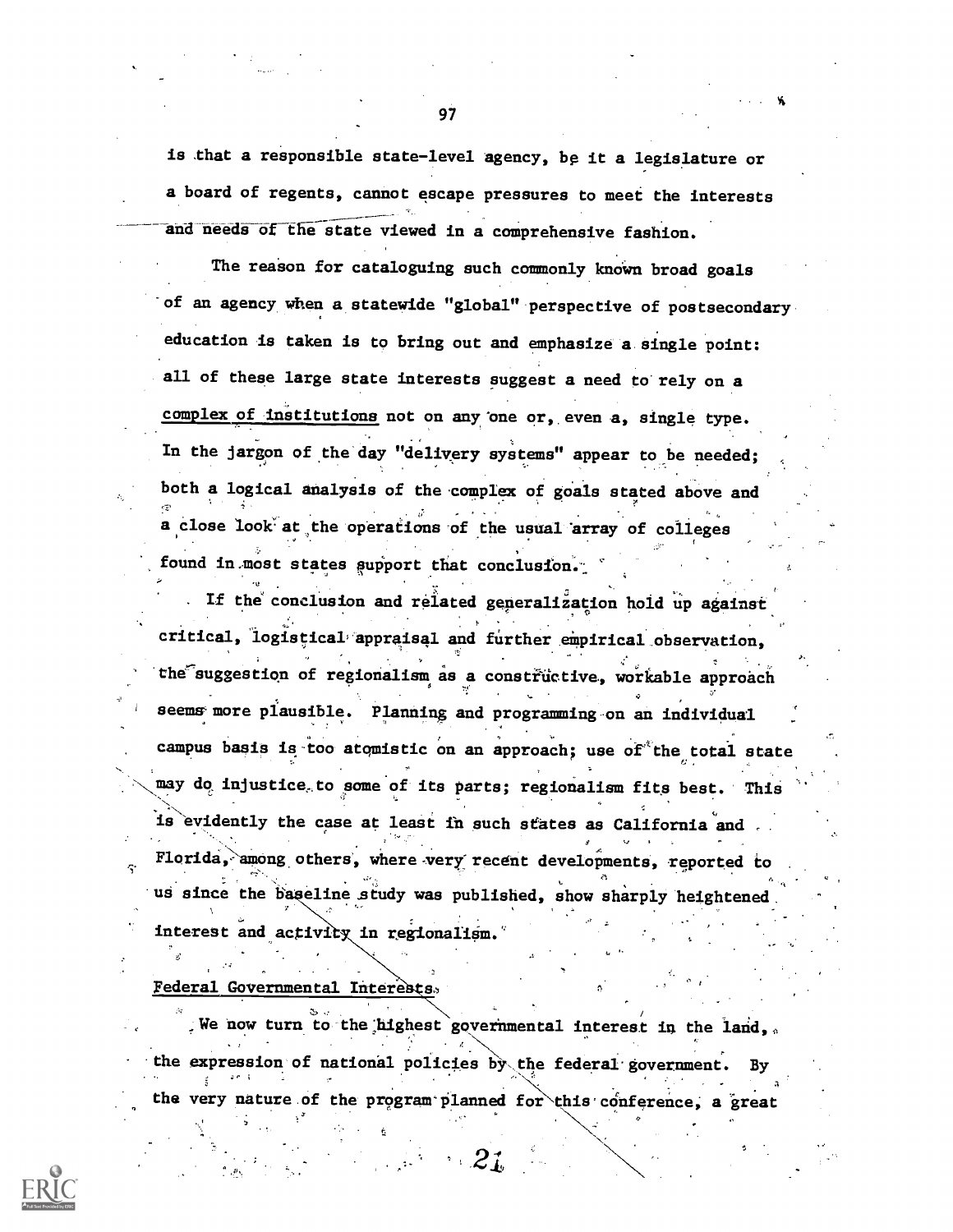deal of attention. must focus on actions taken recently by the federal government. In the context of its need. to cover the subject of regionalism, however, this paper needs necessarily to repeat some of that review of federal legislation as well as to note other types of federal activity that bears on the subject.

:There can be little doubt that the Higher Education Act of 1965, the 1972, and the 1976 amendments gave considerable impetus to interinstitutional cooperative action. The effect of Title III of the first act, for example, was to encourage consortia of institutions of many types. The AACJC seized upon its provision to Launch a nationwide-program to assist developing institutions, grouped in a variety of interstate and intrastate regional combinations. The 1972 amendments brought forth the now famous (at least in postsecondary education planning circles) "1202" statewide, comprehensive planning commissions. All but three states have now established such commissions, and many of them have adopted the concept of regionalism as they set about comprehensive, postsecondary educational planning in their states.

?4,

But perhaps the most striking way to show the growing in-,fluence,of the federal law on interest in regionalism is by noting the several places where notions related to it appear in the latest amendments passed just last summer. From the Higher Education Ahendments of 1976 language is used which suggests regionalism in several places. On example is, "supporting resource material sharing programs" (Title I, Part A, Community Services and Continuing Education). The Act goes on to define

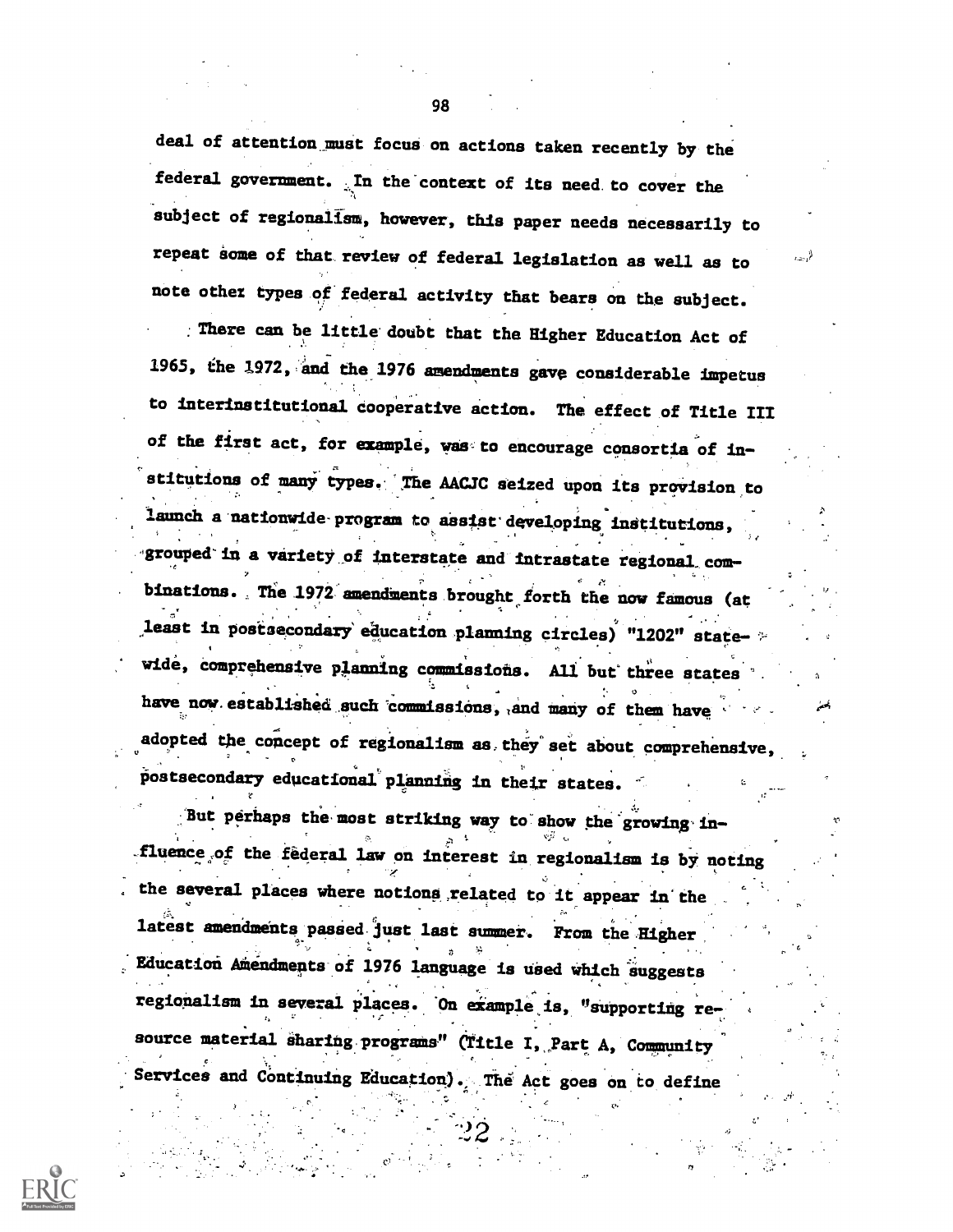that phrase as "planning for the improved use of existing community learning resources by finding ways that combinations of agencies, institutions, and. organizations can make better use of existing educational materials, communication technology, local facilities, and such human resources as will expand learning opportunities for adults in the area being served." A state plan developed by an .agency which is "broadly representative of institutions of higher education in the State" is necessary to qualify for the federal funds provided.

In another part of the same title, a program is launched to . . . support "Lifelong Learning." After defining this to mean just about any learning or training activity that an adult may wish to pursue, the Act calls upon the Assistant Secretary for Education in the U.S. Department of Health, Education, and Welfare to, "review . the lifelong learning opportunities provided through employers, unions, the media, libraries and museums, secondary schools and postsecondary educational institutions, and other public and private organizations to determine means by which the enhancement of their effectiveness and coordination may be facilitated.

.

In Title IV which has to do with student assistance, a provision is made for assisting states to establish or expand "service

learning centers" through "grants or contracts." And in another part of Title IV encourages states to make grants or enter into contracts, "with institutions of higher education, combinations thereof and other agencies or organizations to set up 'Educational Information Centers'."

2,3

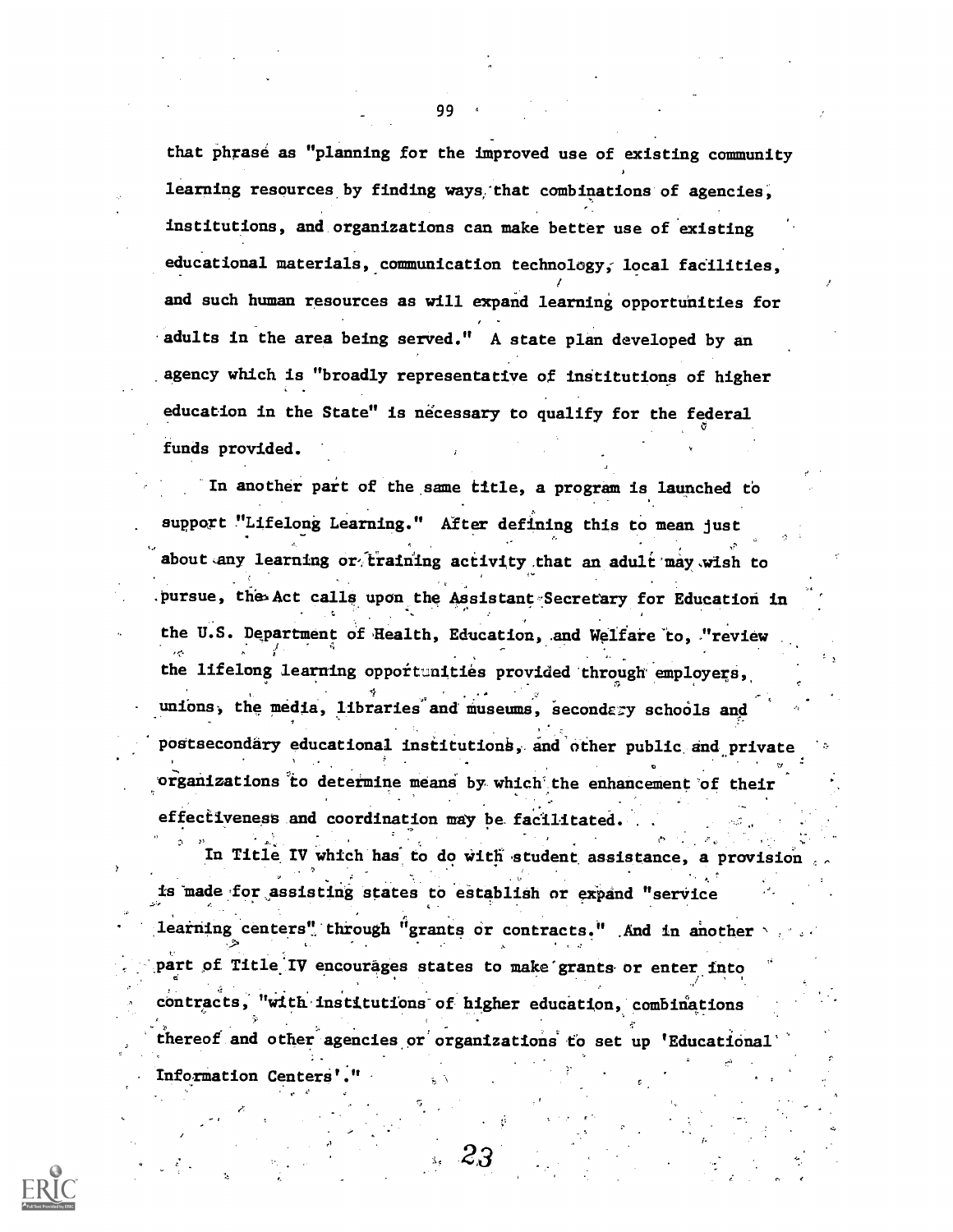In Title X, "Establishment and Expansion of Community Colleges," several significant and relevant changes are notable. One is the'use of the term "delivery systems" to better serve handicapped, part-time, and students unlikely to continue their education otherwise. Another is the extension of the authority of the "1202 Commissions" in developing statewide plans for community college education "to plan, develop, and carry out interstate cooperative postsecondary education projects."

These illustrations should suffice, but to clench the point that the federal influence is clearly being felt in state-level interest in regionalism, brief mention needs to be made of other laws that push the same ideas. Regionalism can be easily and clearly connected in the language used to describe intent, to suggest structure, and to encourage procedures to implement the Comprehen-بالمناسبة ووقف . sive Education and Training Act. This is also true in the sections related to state plan development found in the 1976 amendments to the Vocational Education Acts. Indeed, at the recent meeting of the National Advisory Council named to assist us in the extended study of regionalism, the persons most closely involved; in state governmental operations called attention to the fact that, beyond the laws, the operating policies of such federal departments or agencies such as the Department of Defense, Bureau of Indian Affairs, Department of Agriculture, as well as Health, Education, and Welfare and the U.S. Office of Education often operated to regionalize postsecondary educational resources both across and within c. state boundaries.  $24'$ 

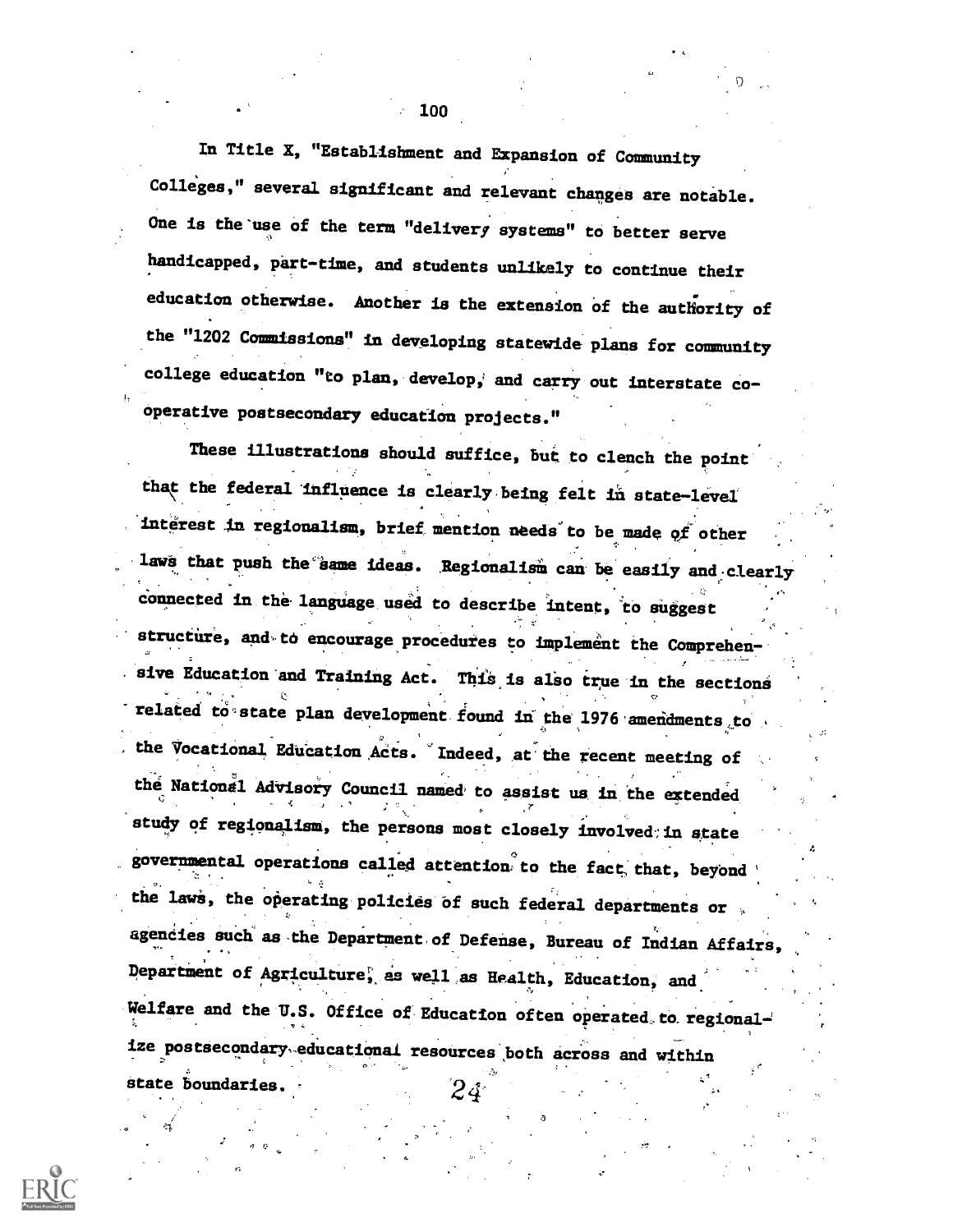Here a reference is appropriate to a need to distinguish between the thrusts of different inquiries into the influence of the federal governmental policies (either the statutes or regulation's promulgated by operating departments or agencies) on postsecondary education. Most of the inquiries, as Lou Bender's excellent recent research summary discloses, <sup>13</sup> examine the impact of federal laws and regulations on the operations of institutions. Few have examined the influence on statewide planning and  $co$ ordination; and none have looked at this in terms of regionalism. . The contract of the contract of the contract of the contract of the contract of the contract of the contract of the contract of the contract of the contract of the contract of the contract of the contract of the contrac This our current study proposes to do in some depth and detail

# Conclusion: Toward a Better Strategic Definition

This paper must close on an open-ended note, satisfying or disappointing as this may be to its audience here. Hopefully, some better insight was provided into regionalism and regionalization as an unfolding strategy for postsecondary education to meet the shifting conditions of the late 70s and 80s. Regionalism may over time come to be seen as the operational manifestation of the ideas encompassed in other phrases now showing up in various ways in the literature of postsecondary education. One for example, is the notion of "communiversity" defined to mean a complex of all postsecondary educational resources brought together to meet , totally the diverse postsecondary educational needs of sizeable population centers or geographic areas.<sup>"</sup> In all candor, the full impact and potential of regionalism cannot be fully judged at this time. It shows sufficient development and gives evidence of attracting enough notice to merit continued and more refined improvement

 $\mathcal{L}$  and  $\mathcal{L}$ 

2.5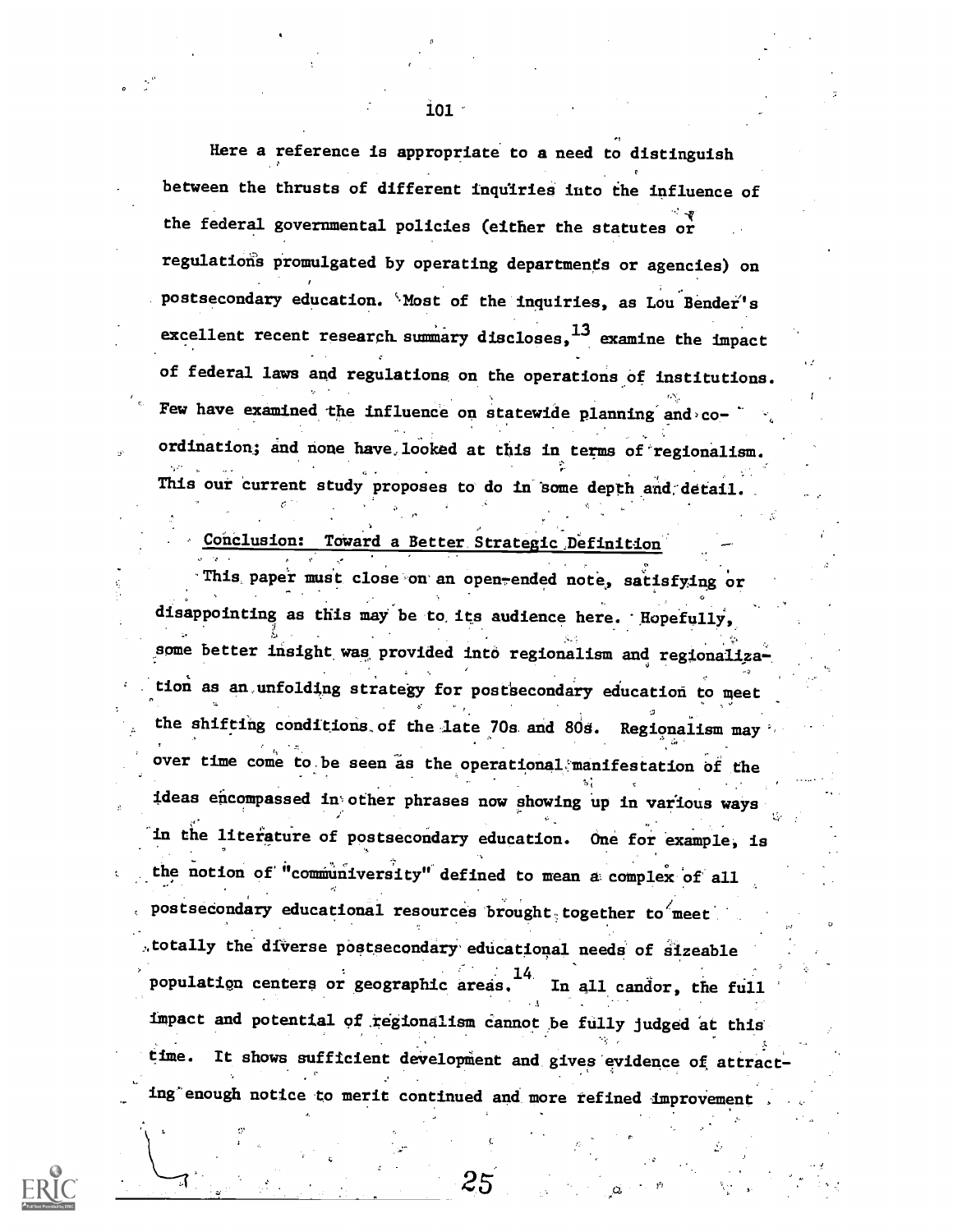as well as analytical study. For the moment, however, we must settle by refining to its nature as well as its potential as "yet undęfined."

 $\stackrel{\text{'}}{2}6$ 

V a

e,

a

ERIC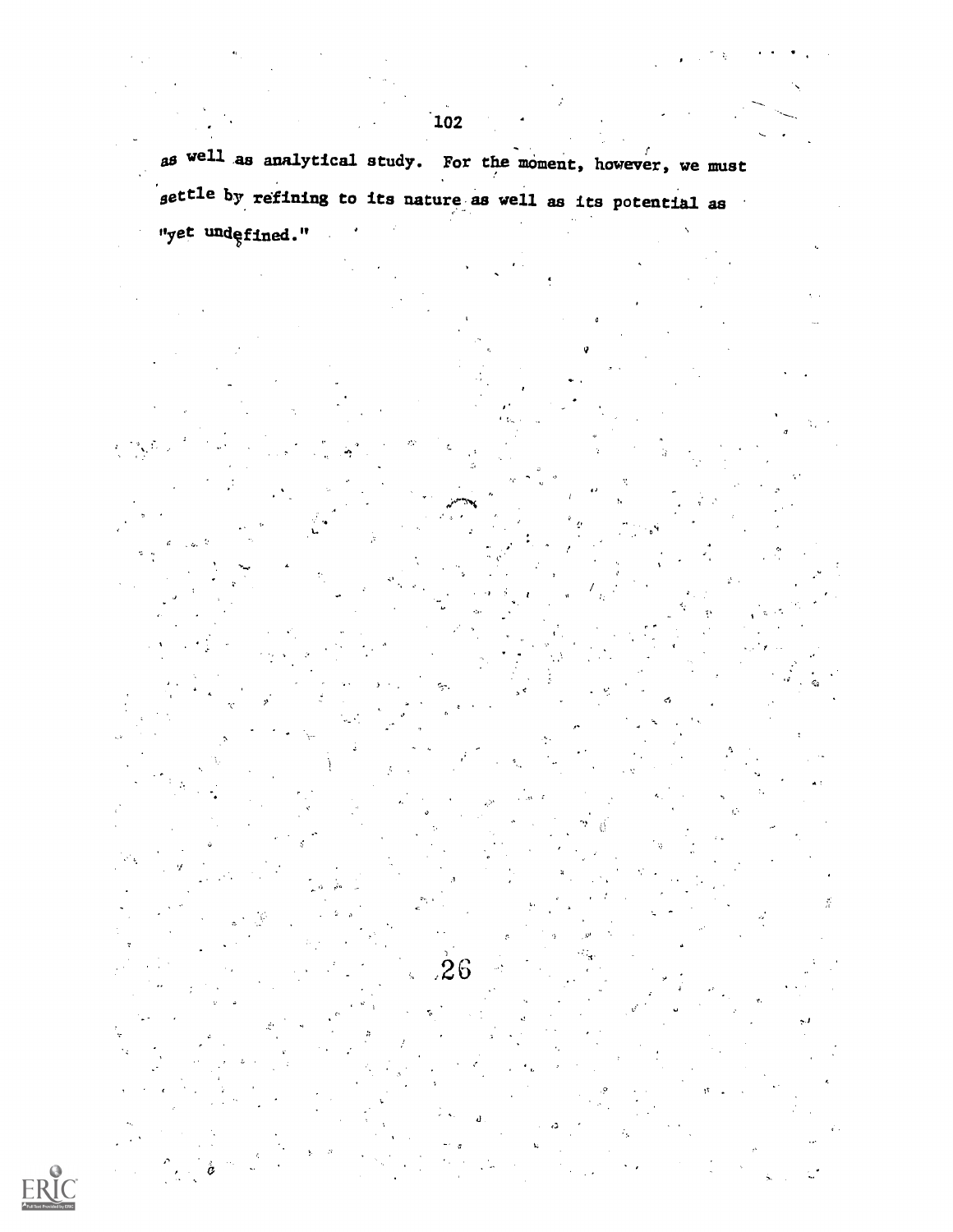For example: Carnegie Commission on Higher Education, New Students and New Places, New York: McGraw-Hill, 1971; The Fourth Revolution, 1971; and Toward A Learning Society, 1971.

NOTES

2 (b. 1919) Joseph M. Cronin. "The Interdependence of Higher Education." Daedalus, Vol. 104, Winter, 1975. pp. 108-112. .

3 S.V, Martorana and W. Gary McGuire. Regionalism and Statewide Coordination of Postsecondary Education. The Pennsylvania State University, Center for the Study of Higher Education.  $\texttt{Report}$  #26. September, 1976.

S.V. Martorana, James Messersmith, and Lawrence Nelson, Cooperative Projects Among Colleges and Universities. Circular No. 649, U.S. Department of Health, Education, and Welfare, Washington, D.C.: GPO, 1961.

 $\bullet$  . The set of the set of the set of the set of the set of the set of the set of the set of the set of the set of the set of the set of the set of the set of the set of the set of the set of the set of the set of the s Lewis D. Patterson, 1975 Consortium Directory, Washington, D.C.: AAHE, 1975. p.v.

Franklin Patterson, Colleges in Consort. San Francisco, California: Jossey-Bans, 1974.

 $\mathbf{r}$ Carnegie Foundation for the Advancement of Teaching, More Than Survival: Prospects for Higher Education in a Period of Uncertainty. San Francisco: Jossey-Bass, 1975.

8 Edmund J. Gleazer, Jr., "Beyond the Open Door; The Open College," Community and Junior College Journal. 'XLV (August/ September, 1974), 6-12.

9 Higher Education Amendments of 1972, Sections 1202 and 1203.

10

 $\mathbf{1}$  and  $\mathbf{1}$ 

4

 $\bullet$  . The set of  $\bullet$ 

Alan J. Sturtz, "Decision-Making of State Coordinating Boards for Community Colleges and Local Community College Governing Boards in: Certain Administrative Policy Areas." (Unpub. Ed.D, Dissetation). The Pennsylvania State University, 1976.